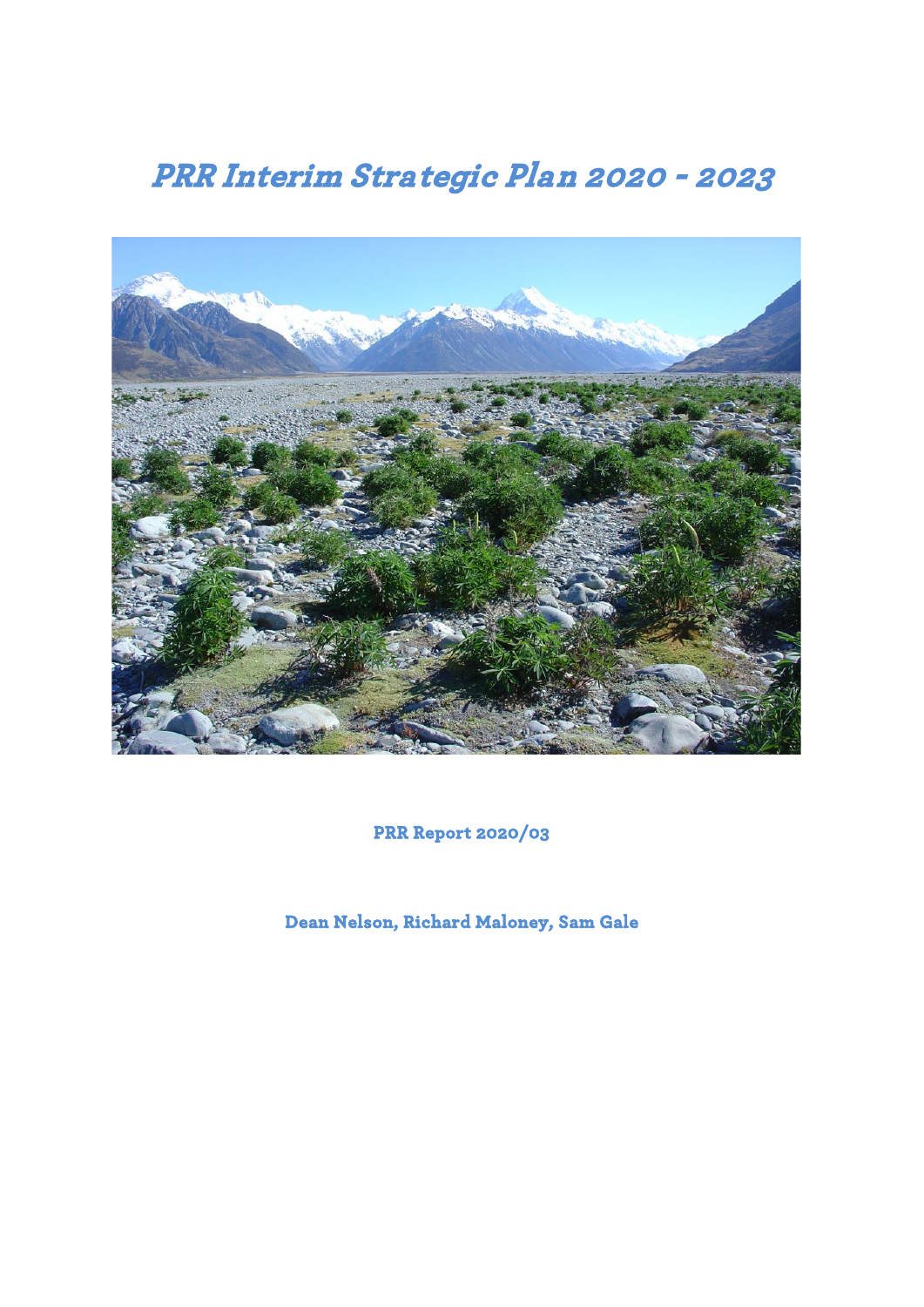# Contents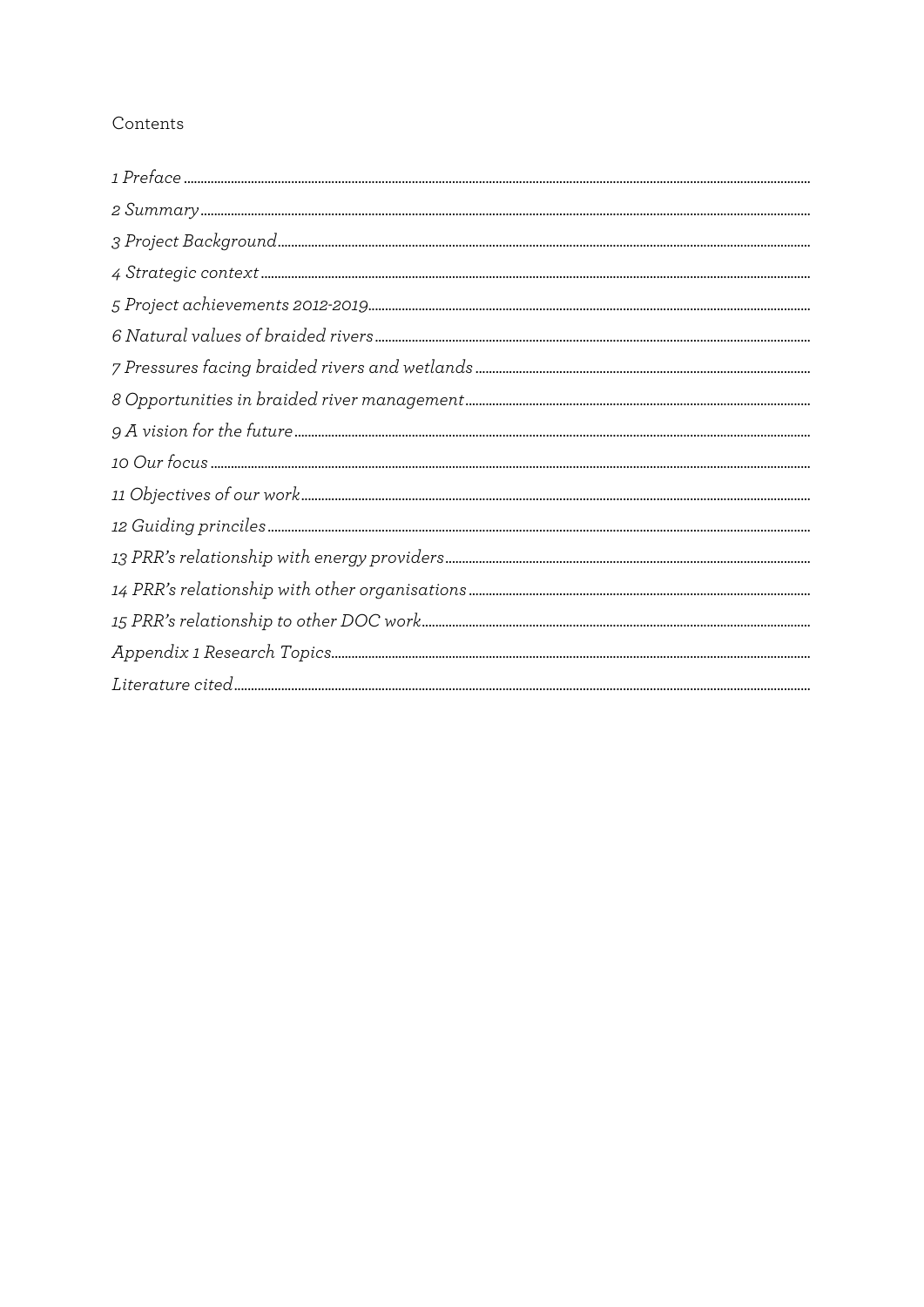## **1. Preface**

PRR is a braided river and wetland ecosystem restoration programme located in the upper Waitaki Basin. It is run by the Department of Conservation (DOC) and funded by Meridian Energy and Genesis Energy under a compensatory agreement that recognises the impacts of hydroelectric power development on these rivers and wetlands.

This strategic plan is a guiding document that follows and builds on previous PRR strategic plans (1998-2005, 2005-2012, 2012-2019). Its main purpose is to describe the longterm vision, guiding principles, and strategic approach the project will take however this plan will cover an interim period while a new compensatory agreement is reached as part of the renewal of resource consents that Meridian Energy and Genesis Energy are about to apply for. Once that process is complete and a new agreement is reached, a new sevenyear strategic plan will be produced, hopefully by 2023 at the latest.

This interim strategic plan follows the strategic direction of previous plans and is in accordance with findings of an independent external review of PRR's efficiency, performance and strategic effectiveness and more recent science advice on strategic direction. It also provides an overview of PRR's origins and achievements to date, and describes the Project's relationship with Meridian Energy, Genesis Energy, other administering agencies, and other partnerships projects such as Te Manahuna Aoraki. The strategic plan does not prescribe detailed workplans and actions; these are listed in other documents which are already completed or will be prepared during this strategy.

There were some subtle changes in focus and approach over the latter period of the 2012- 2019 strategic plan, including the following which have been adopted in this new interim plan:

- 1. Moving to a "whole river, whole ecosystem approach" which includes the riverbanks, lower terraces, terrace risers and terrace edges, and especially all associated wetlands.
- 2. More emphasis on indigenous non-migratory fish species, especially bignose (*Galaxias macronasus*) and lowland longjaw galaxias *Galaxias* aff. *cobitinis* "Waitaki River"), which suffer from habitat degradation of wetlands (including springs), water quantity/flow issues and from trout predation. Several isolated populations of galaxiids need urgent protection. This may include further fish survey work to determine the current distribution of these species and the physical protection of key sites, using trout exclusion fish barriers of some springs and headwaters.
- 3. PRR is injecting new life into the establishment of effective partnerships with universities and will financially and logistically support students carrying out applied research in the upper Waitaki Basin on relevant topics.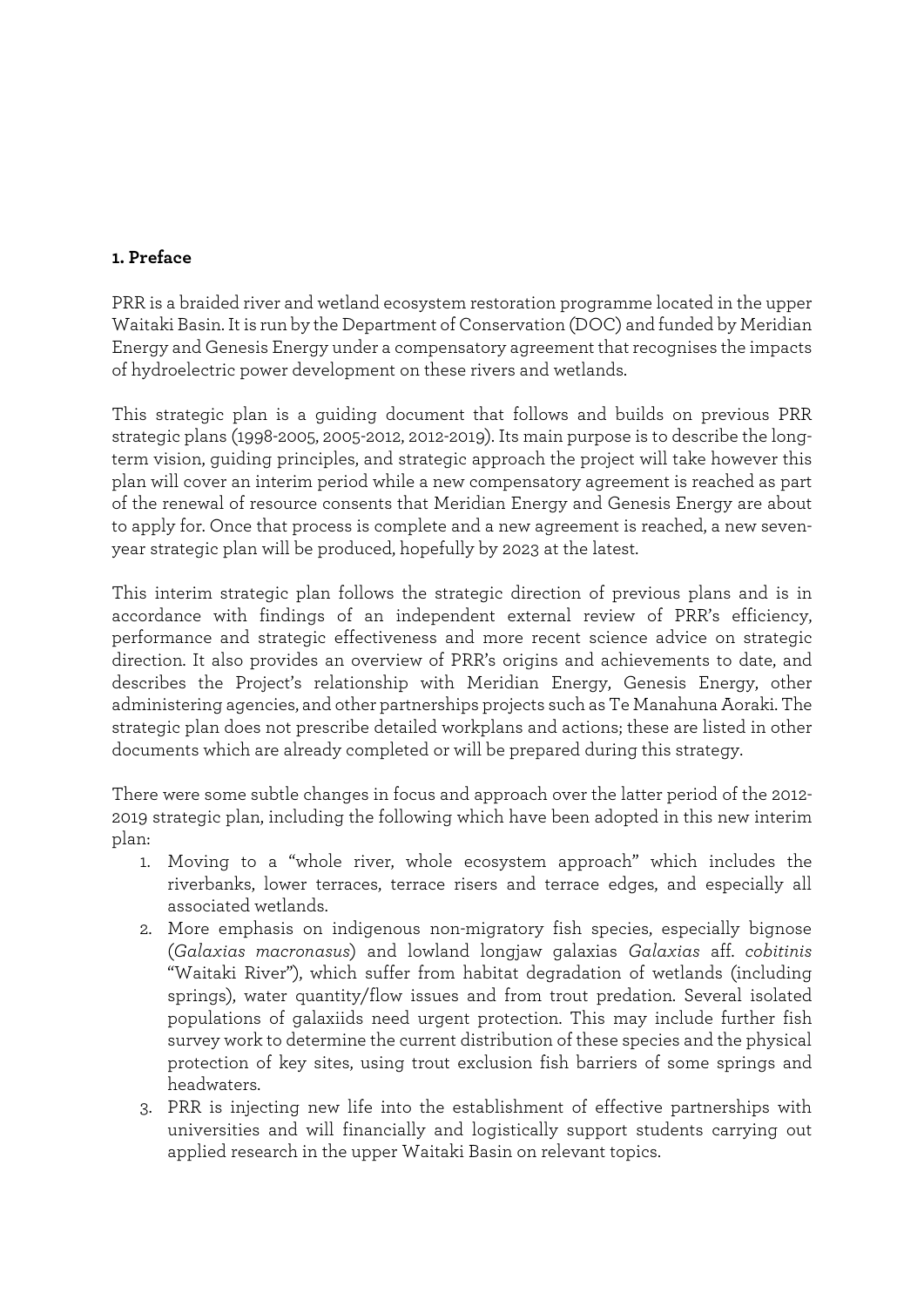4. More attention is being given to fauna monitoring, especially with regards to annual bird surveys of braided rivers, a repeat of the comprehensive 1991-1994 (base-line) surveys.

In 2016 PRR celebrated its 25<sup>th</sup> anniversary by publishing a book written by Neville Peat with Brian Patrick and Aalbert Rebergen.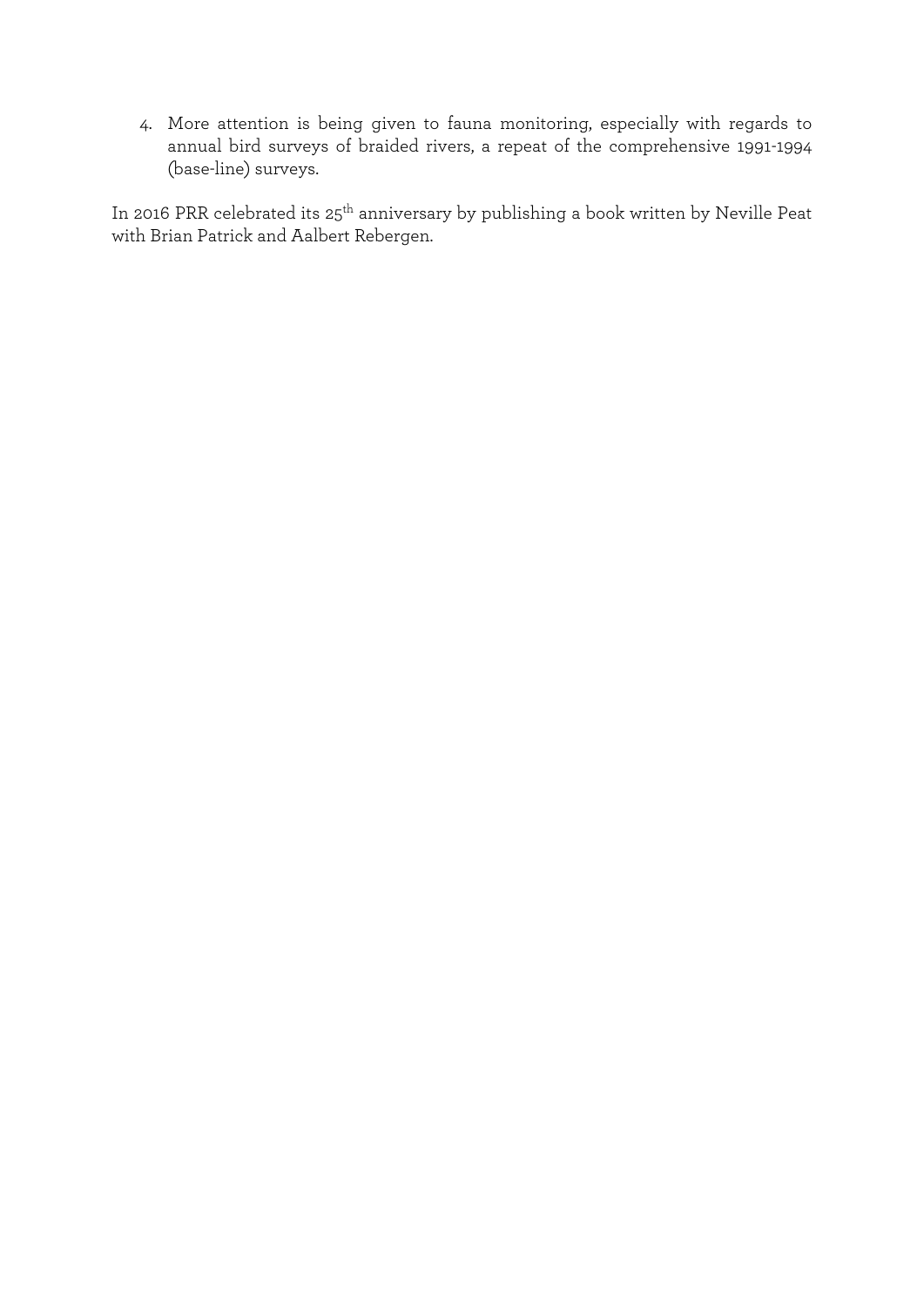# **2. Summary**

- PRR (PRR) is a Department of Conservation programme that aims to maintain and enhance river, adjacent river terrace and wetland habitat, ecological communities and populations of indigenous animals and plants that use these habitats in the upper Waitaki Basin.
- PRR is funded by Meridian Energy and Genesis Energy under a compensatory agreement that recognises the adverse effects of hydroelectric power development on upper Waitaki Basin rivers and wetlands.
- The agreement was signed in November 1990, amended in May 2011, and is tied to the term of the power providers' consents to take and use water, which expire on 30 April 2025. PRR began operations in late 1991.
- PRR's agreed role is to undertake ecological management and research programmes focused on maintaining, restoring and enhancing habitat and ecological communities in the river, adjacent river terrace and wetland ecosystems of the upper Waitaki basin, with further direction and objectives for work set out in seven-year strategic plans.
- Department of Conservation, Meridian Energy and Genesis Energy review PRR's funding and direction every seven years when strategic plans are renewed.
- The fourth seven-year period ended on 30 June 2019, however as Meridian Energy and Genesis Energy are entering the process of renewal of the water resource consents, they have agreed that this strategic plan will essentially follow the strategic focus of the previous plan while a new compensatory agreement is reached. Regardless of the outcomes of that process, the Department of Conservation, Meridian Energy and Genesis Energy aim to maintain and build on their constructive, mutually beneficial relationship.
- When implementing PRR, Department of Conservation will continue to maintain close working relationships with Environment Canterbury, Land Information New Zealand, local territorial authorities, iwi, and private landholders.
- This strategic plan outlines PRR's origins and achievements to date, describes its longterm vision, guiding principles and objectives.
- PRR's key objectives for its fifth (interim) phase of operation are to:
	- 1. Maintain indigenous biodiversity and protect and restore terrestrial and aquatic river and wetland habitat and the ecological communities within it by controlling and where possible eradicating invasive weeds.
	- 2. Continue to test the effectiveness of, and implement, large-scale experimental predator control for population recovery of braided river and wetland fauna.
	- 3. Increase awareness of braided rivers and wetlands within a changing environment.
	- 4. Continue to gain ecosystem knowledge in upper Waitaki rivers and wetlands through research and monitoring and attract and facilitate research by external agencies, especially universities, to improve our understanding of the complex ecology of braided river systems, contributing to better habitat and biodiversity management. This includes the financial and logistical support of students who carry out applied research in the upper Waitaki Basin on relevant topics.
	- 5. There will be additional focus on a "whole river, whole ecosystem approach", which also includes the riverbanks, lower terraces, terrace risers and terrace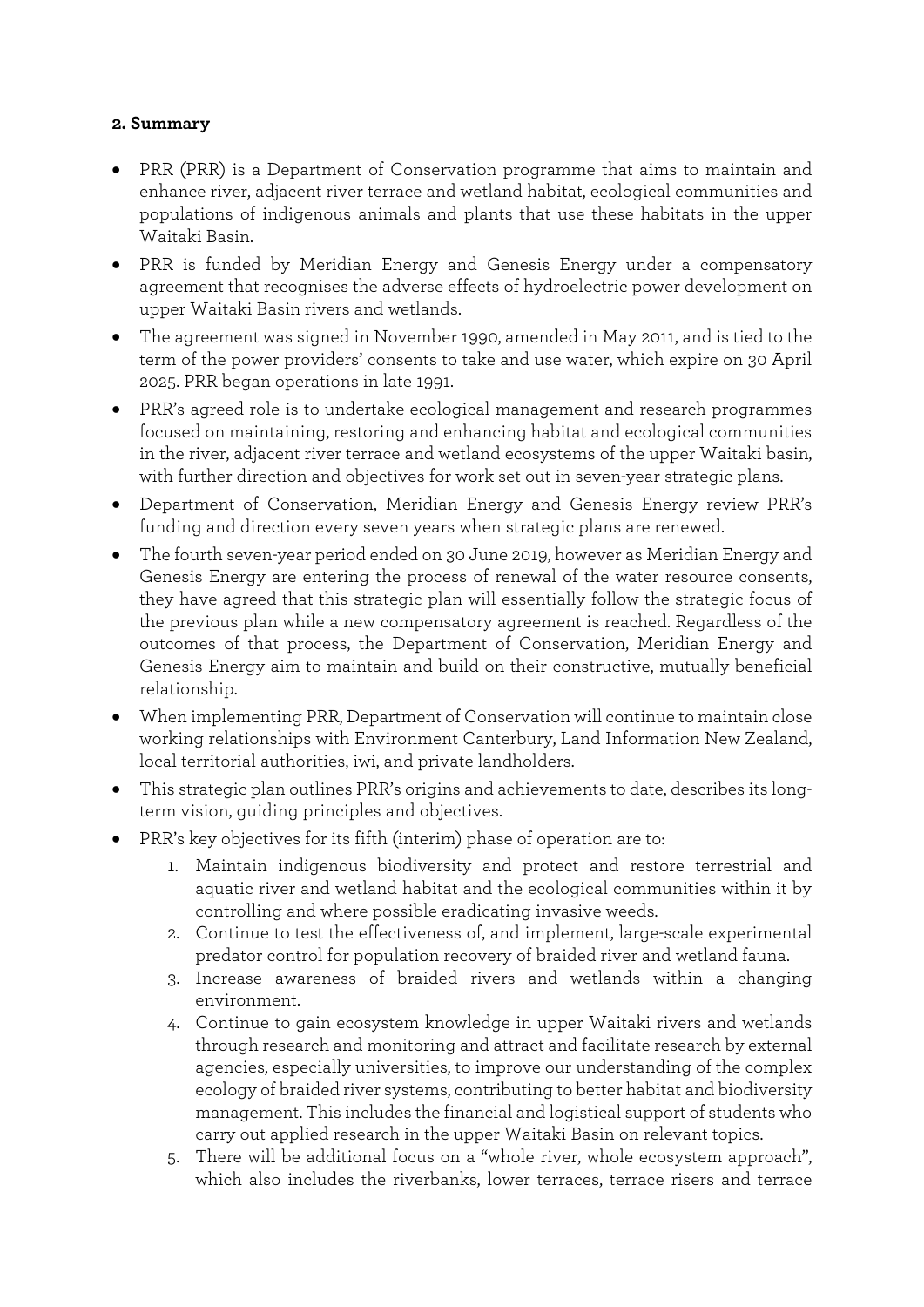edges, and especially associated wetlands such as springs, streams, ponds and backwaters, for the benefit of birds, plants, invertebrates, lizards and fish. Waitaki endemic non-migratory fish species; bignose, lowland longjaw and upland longjaw galaxias, are highly threatened and need urgent action of protection and management, including survey and monitoring and the physical protection of some key sites.

#### <span id="page-5-0"></span>**3. Project Background**

Water in the Waitaki catchment has been used to generate electricity for the national grid since 1935. The Waitaki power scheme was developed between 1935 and 1985 and currently comprises eight power stations producing 7600 GWh on average each year, depending on inflows. Collectively, the Waitaki power scheme is the largest hydroelectric generating system in New Zealand generating 18 % of New Zealand's annual electricity requirements, with Lakes Tekapo and Pukaki providing approximately 60% of the country's hydro storage capacity.

The construction and commissioning of the upper Waitaki section of this network in the 1970s was authorised by the Government of the day. In 1988 the Waitaki Catchment Commission initiated discussion around ECNZ obtaining water rights to replace the more general Government authorisation. Consultation was undertaken by forming the ECNZ Waitaki Water Rights Working Party, which comprised a range of water users: ECNZ, Upper Waitaki District Council, Waitaki Catchment Commission, MAF Fisheries, Department of Conservation, Omarama and Upper Waitaki Federated Farmers, Ngäi Tahu, Otago Canoe and Kayak Club, Transit New Zealand, Royal Forest and Bird Protection Society, New Zealand Salmon Anglers Association, Waitaki Valley and South Canterbury Acclimatisation Societies, Opihi Augmentation Society, Ministry for the Environment, and DSIR Hydrology Centre. The working party assessed the concerns and proposals of water users during 18 months of consultation. As a result of the working party process, several compensatory agreements between ECNZ and individual user groups were drawn up.

One such compensatory agreement was the Compensatory Funding Agreement between ECNZ and Department of Conservation which explicitly recognised the impacts of hydro electric power generation on braided river wading birds and established PRR. An alternative habitat enhancement proposal – to release four cumecs of water down the Pukaki River – was rejected by ECNZ and DOC as it was more costly and would have provided a smaller conservation gain. All members of the working party endorsed the ECNZ-DOC agreement.

Department of Conservation and ECNZ signed the agreement in November 1990, and PRR began operations in late 1991. Meridian Energy took over responsibility for this agreement from ECNZ on 1 April 1999 and in September 2006 it was rewritten to reflect the changes in objectives and priorities that occur over time as new information and different management approaches develop. The new agreement confirms PRR's role as an "...*ecological management and research programme focused on maintaining and*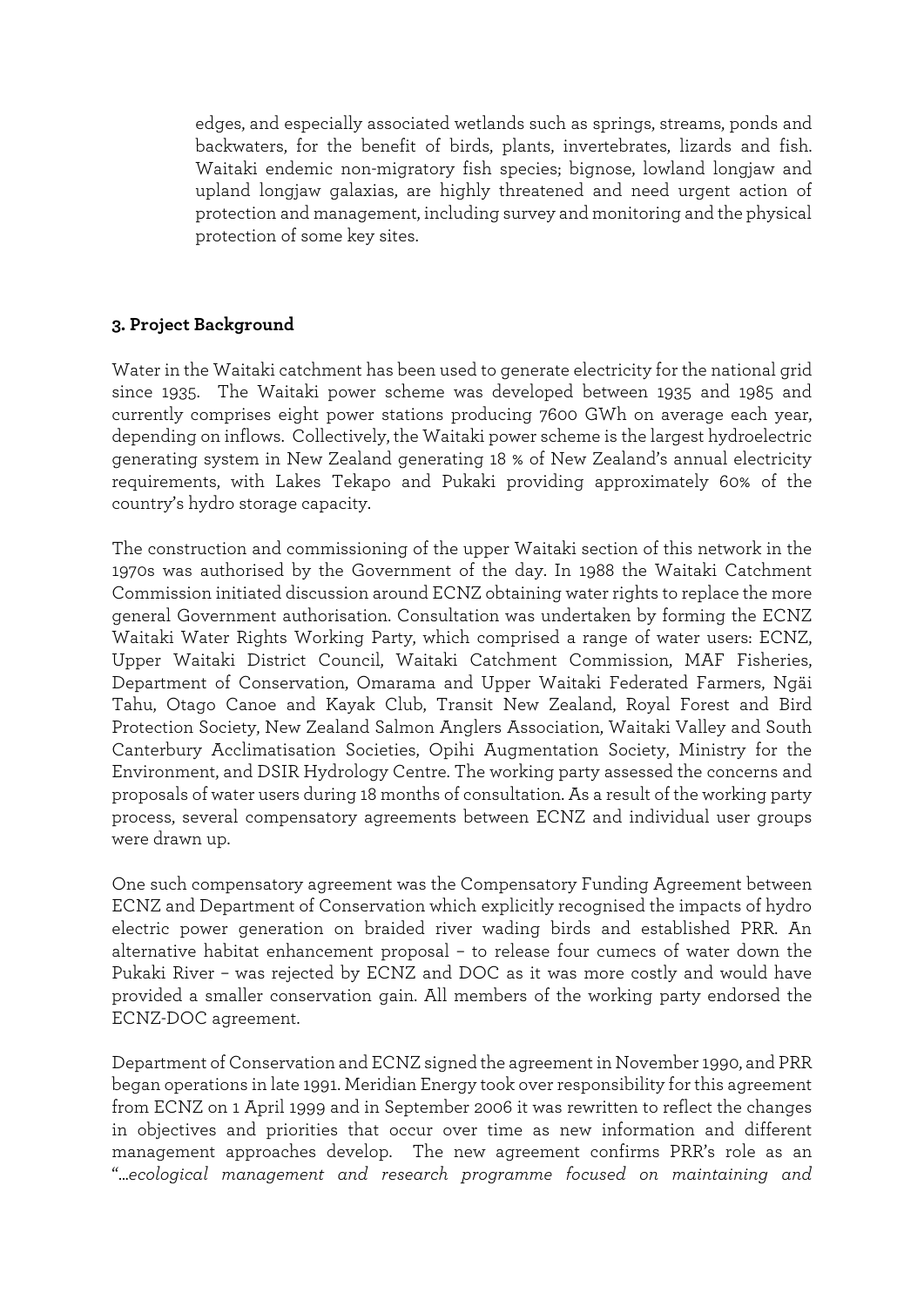*enhancing habitat and ecological communities in the riverbed and wetland ecosystems of the upper Waitaki basin*..." with the focus and objectives of work to be undertaken set out in successive seven-year strategic plans. PRR's funding and direction is reviewed every seven years through development of these strategic plans.

In May 2011 responsibility for the agreement was further shared with Genesis Energy when this company acquired Tekapo A and B Power Stations from Meridian Energy in the upper Waitaki at Lake Tekapo, including the Tekapo/Pukaki Canal. The term of the agreement is tied to resource consents held by the power generation companies to take and use water in the upper Waitaki, which expire in 2025.

This strategic plan covers the fifth (interim) period of operation for PRR. Meridian Energy and Genesis Energy are currently funding PRR at nearly \$567,000 per annum (excluding GST) with future annual adjustments tied to the consumer price index.

# <span id="page-6-0"></span>**4. Strategic context**

The project has been operating for nearly thirty years now and is close to the end of the consenting period for upper Waitaki hydro power resource consents. Provision was made under the current funding agreement between the Department of Conservation, Meridian Energy and Genesis Energy for an independent review of the project to be commissioned assessing the effectiveness, efficiency and ecological significance of PRR's operations, including an assessment of the project's strategic planning approach. The review was completed in 2012 (Innes and Saunders 2012), finding PRR has been a highly effective braided river restoration agency since its inception, has been very resource-efficient at achieving its outcomes and endorsed the project's strategic direction as outlined in its 2005-2012 Strategic Plan(Woolmore and Sanders 2005). Reviewers did not see a need for major changes to how PRR operates in terms of effectiveness, outcome delivery, strategic direction or stakeholder communication. They did however alert to a growing number of pressures on our rivers, from land intensification, water allocation and recreational use of rivers and surrounding environments. Review recommendations were incorporated into the 2012-2019 strategic plan.

In early 2020, science advice was sought to consider any changes to strategic focus and research priorities for this interim plan and some aspects of this advice have been incorporated into the plan.

# <span id="page-6-1"></span>**5. Project achievements 2012-2019**

In the period 2012-2019 PRR has achieved some outstanding results. The project has maintained focus on the preservation and restoration of braided river and wetland habitat, increasing knowledge, understanding and better management of key ecosystems and passing this knowledge on to community, stakeholders, schools and universities. Specific achievements include:

• Maintaining over 23,000 hectares of natural braided river habitat by targeted removal of problem weeds before they become widespread, concentrating on protecting high quality habitats.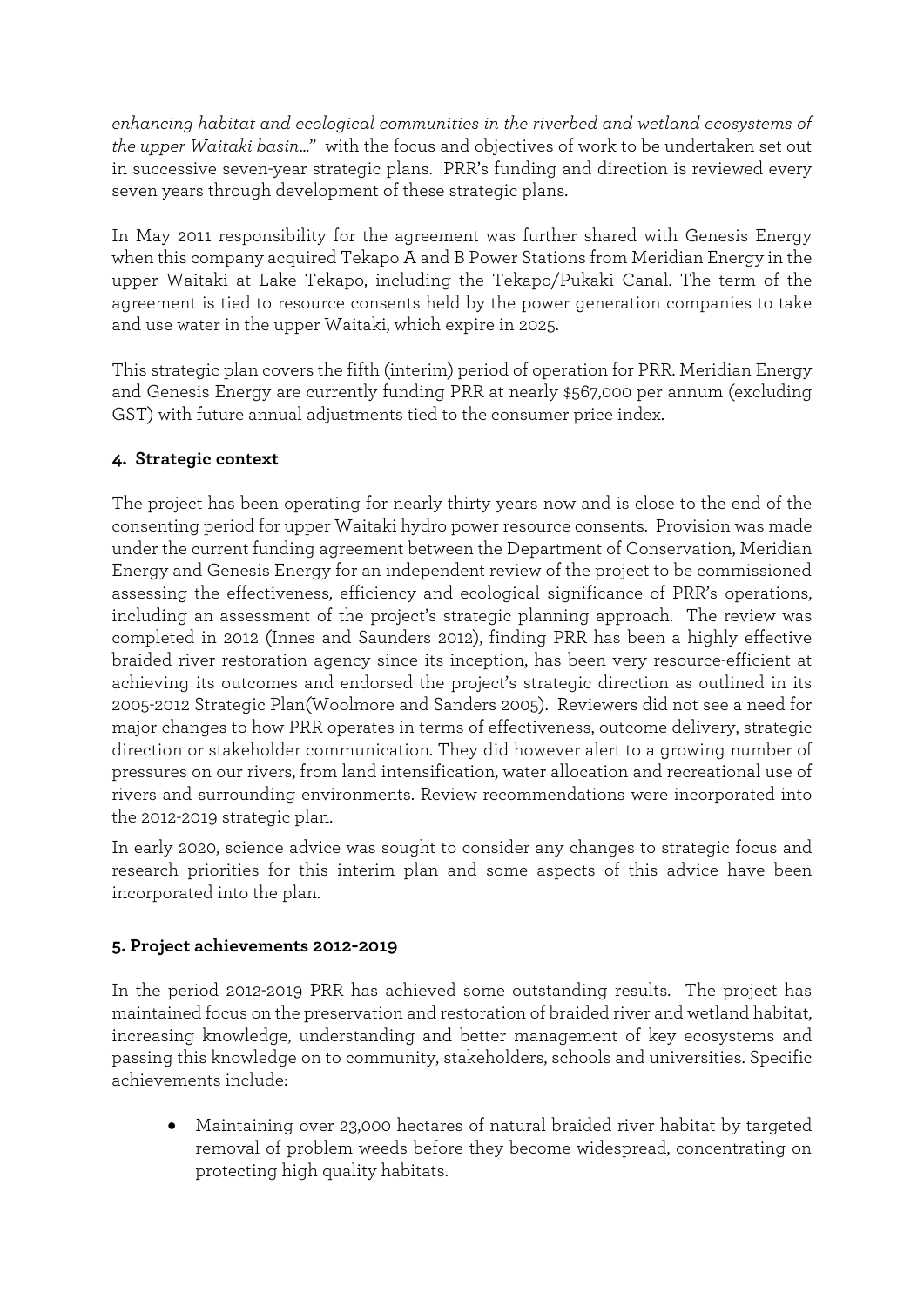- Undertaking weed management of selected sections of modified habitat to restore habitat quality over a further 7000 hectares of braided riverbed.
- On average, over 3500 hours of spraying carried out by staff and contractors every year.
- Cover and size of lupins on the Tasman River are steadily decreasing each year. Costs have gone from over \$70,000 spent on contractor time annually to less than \$20,000.
- Sites with yellow tree lupin and buddleia have been mapped and continue to be controlled annually. This work has achieved a reduction in the presence of these weeds in the basin with a decline in the number and size of plants.
- Establishment of a comprehensive weed surveillance system to detect and deal with new incursions of weeds. One weed that was picked up was false tamarisk and it has been maintained at extremely low levels in the Tasman, Cass and Godley Rivers.
- Running weed identification workshops and producing and distributing pocket sized weed ID booklets to staff and contractors.
- Raising awareness about invasive weeds and reporting by staff, contractors, general public, of new weed incursions on our rivers and wetlands.
- Contributing to our understanding of braided river and wetland ecosystem composition, structure and functioning by undertaking and facilitating research.
- Funding a large-scale predator control operation in the Tasman River to benefit multiple wader bird species. This was the first intensively managed, catchment scale predator control operation attempted for multiple predator species in a braided river environment. It is a joint initiative between the Kaki recovery programme, PRR and more recently Te Manahuna Aoraki (TMA).
	- o During the seven years (of the last plan) of continuous predator trapping, large numbers of predators have been removed from the Tasman River: 4146 hedgehogs, 2599 stoats, 1385 feral cats, 287 ferrets, 231 possums, 158 weasels, and 64 rats.
- Continuing a localised, intensive predator control programme centred on an island in the upper Ohau River (known as Tern Island) to test an alternative approach to protecting colonial nesting birds (black-fronted tern/tarapirohe) from mammalian predation. This approach started with both direct predator control methods and indirect methods (rabbit control and the 'island/moat effect'). However following a review in 2016, rabbit control was discontinued, and the radius of the area being targeted was reduced from one km to 500 metres.
	- o During the seven years (of the last plan) of continuous predator trapping, large numbers of predators have been removed from the Tern Island area: 1030 hedgehogs, 119 stoats, 475 feral cats, 737 ferrets, 30 weasels, and1 35 rats.
	- o Breeding success of black-fronted tern/tarapirohe is monitored each year as a measure of the success of the trapping programme. Results have been highly variable, ranging from 43% - 90% hatching success and of the nests to hatch chicks, 0% to 69% fledging success over the first five years of the plan. However in the last two years, despite large numbers of terns attempting to breed, mass abandonment of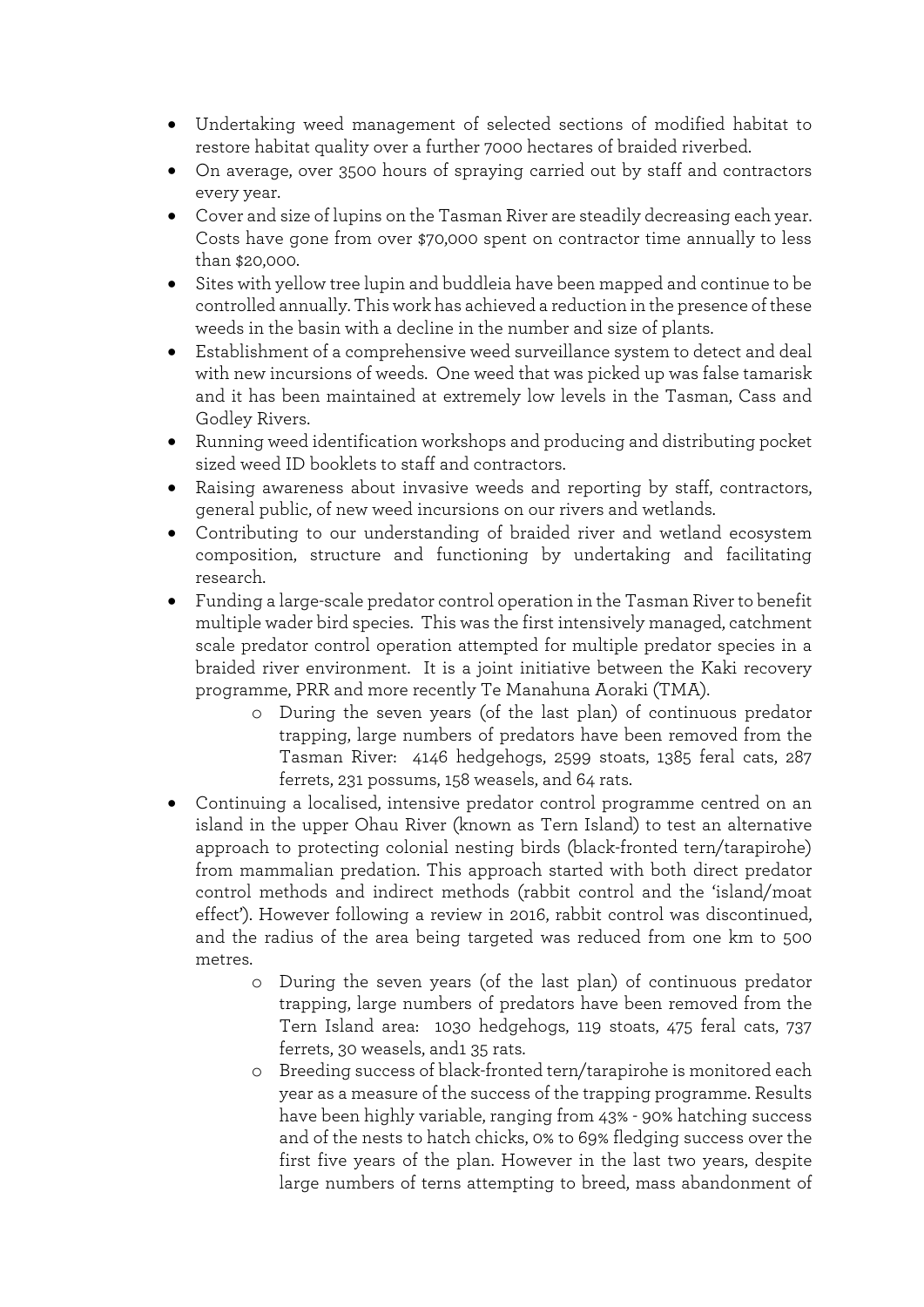the colony occurred due to predator disturbance in 2017/18 and predator disturbance and flooding in 2018/19.

- o In the 2016/17 year, monitoring of Lakes skinks in the trapped area was started. This Nationally Vulnerable species was initially going to be compared to skinks at an adjacent non-trapped site however Lakes skinks could not be found elsewhere nearby.
- A pilot survey of terrestrial invertebrate fauna in the Tasman River was designed and implemented to provide information on braided river invertebrate species assemblages and refine survey methodology for wider scale assessments in the future. Species identification (152,509 specimens collected) and compilation of results was time consuming, however a final report has now been written. A total of 919 unique recognisable taxonomic units were identified from these specimens, representing 165 arthropod families, 21 orders and five classes (Murray, 2019).
- Repeat surveys over three consecutive years of riverbed birds in the Godley Macaulay and Cass Rivers in the early part of the period and then switching to the Tekapo and Ahuriri Rivers. This is part of an ongoing long-term programme of monitoring bird population trends in upper Waitaki braided riverbeds.
- Ongoing management of over 80 hectares of constructed wetlands which have been highly successful in attracting a variety of wading birds, waterfowl and other wetland birds and have important botanical values.
- Maintaining a close relationship with the University of Otago Wildlife Management course by providing practical exercises and introducing students to braided river and wetland management concepts as part of their annual field trip to the Mackenzie basin.
- Supporting PhD research to investigate how flood-induced processes affect lupin mortality and determine the correlating flood events that drive these processes. This work will help make informed decisions about management of herbaceous weeds in braided rivers.
- Supporting research by a University of Canterbury student into the Nationally Endangered Robust Grasshopper. This included determining the best ways of monitoring the grasshopper and training PRR/DOC staff for future monitoring.
- Supporting research into mouse densities in the Mackenzie Basin by a University of Otago student.
- Using various methods to raise the profile of braided rivers as unique and valuable ecosystems: among policy-makers, ecologists, conservation groups, the general public, and various stakeholders.

# <span id="page-8-0"></span>**6. Natural values of braided rivers**

Braided rivers are defining features of the eastern side of the South Island. Following the end of the last glaciation some ten thousand years ago, retreating glaciers deposited gravels and boulders and large rivers carried gravels and silts down the mountain valleys of the east coast to form the flat inter-montane basins and coastal plains we see today. Locally, rivers of the Lake Tekapo, Lake Pukaki, Lake Ohau, and Ahuriri catchments have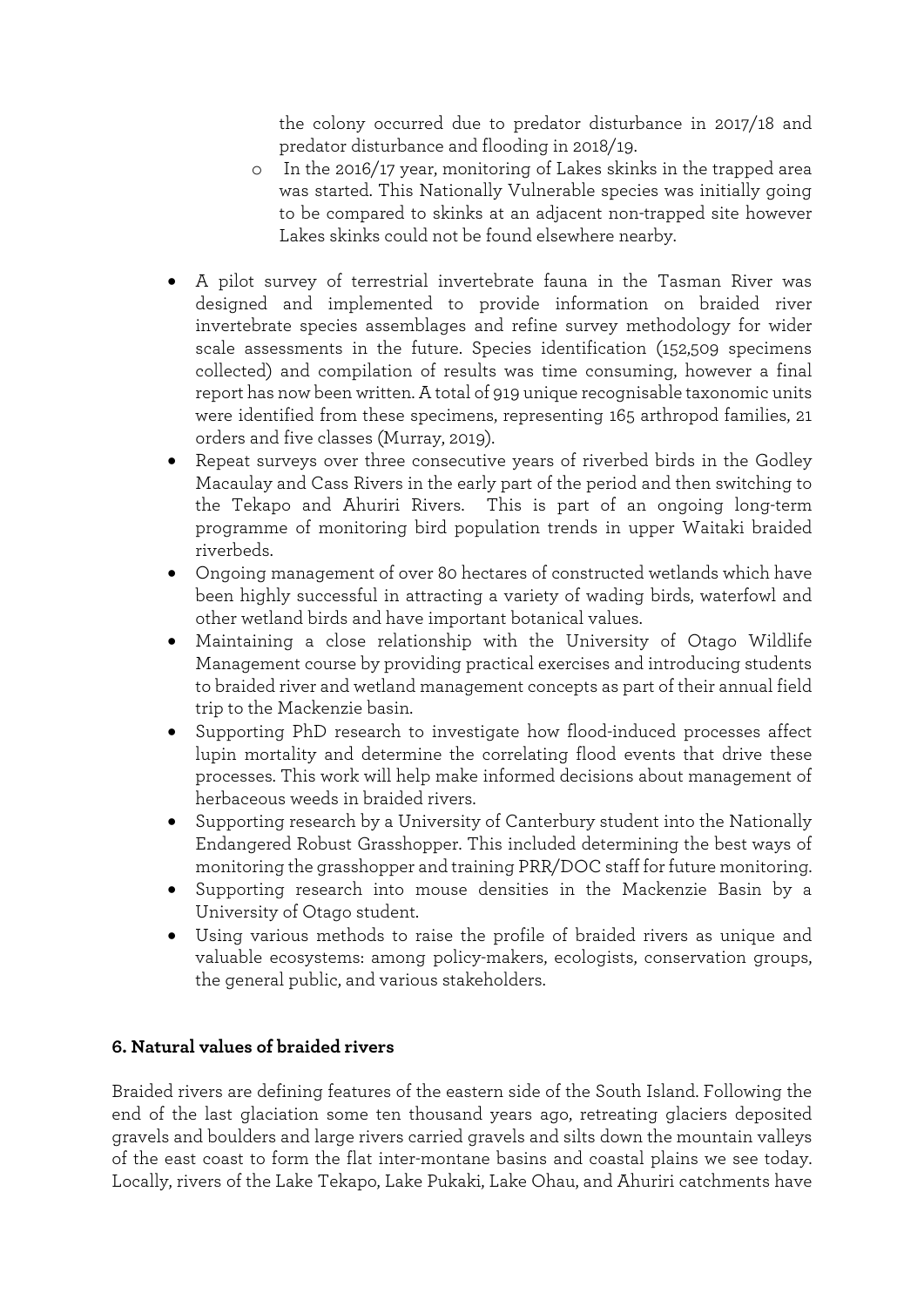deposited sediments and created relic channels that crisscross the floor of the upper Waitaki Basin. The processes of geological uplift, erosion, and alluvial transport continue today to create our familiar braided rivers – rivers characterised by their wide gravel beds, numerous sinuous channels, and highly variable flows. World-wide, only Alaska, Canada and the Himalayas have similar, extensive braided rivers.

While braided rivers are internationally unusual, their plant and animal communities in New Zealand are unique. Numerous plants, birds, invertebrates, fish and lizards have specialised to varying degrees for life in New Zealand braided rivers and some are found nowhere else in the world. Many of the plants and animals that are reliant on braided river habitats are declining in numbers, with more than fifty species currently classified as threatened. Perhaps most specialised is wrybill/ngutu pare, which migrates inland and breeds only on uniformly sorted, un-vegetated, flat gravel expanses of braided rivers. Black-fronted tern/tarapirohe, banded dotterel/turiwhatu, black stilt/kaki, South Island pied oystercatcher and black-billed gull/taräpuka also depend on braided riverbeds for specialised breeding requirements.

At least sixteen other bird species, including Australasian bittern, marsh crake, pied stilt, various cormorants (shags), Caspian tern, and herons, breed and forage in Canterbury's braided rivers and adjacent wetlands. Occasionally, uncommon Asian migrants such as the white-winged black tern are sighted in Canterbury rivers and have even bred here.

Under the classification system which ranks New Zealand plants and animals according to their threat of extinction (Townsend et al., 2008) a number of birds associated with braided rivers and wetlands have been assessed as being Threatened: kaki, Australasian bittern and black-billed gull (Nationally Critical); black-fronted tern (Nationally Endangered); wrybill, banded dotterel, Caspian tern and Southern crested grebe (Nationally Vulnerable) (Robertson et al, 2013). Other birds assessed as being At Risk are: South Island pied oystercatcher and marsh crake (Declining) (Robertson et al, 2016). The rivers and wetlands of the upper Waitaki Basin are a stronghold for many of these bird species.

Braided rivers and their adjoining environments are also important habitat for numerous other endemic animals. McCann's skink, Southern grass skink, long-toed skink, , scree skink, Mackenzie skink, Lakes skink, jewelled gecko and Southern Alps gecko have all been recorded at various locations throughout the upper Waitaki Basin, making use of dry rocky areas, boulder-field and shrubland habitat in or alongside riverbeds. Long-toed skink and scree skink, Mackenzie skink and the Lakes skink (the latter species is taxonomically indeterminate) are all assessed as being Threatened: Nationally Vulnerable and jewelled gecko and Southern grass skink (the latter taxonomically indeterminant) are At Risk: Declining (Hitchmough et al. 2015).

Two migratory and eight non-migratory native freshwater fish species are found in upper Waitaki rivers and streams. Two of the non-migratory fish are recently described species with very localised distributions, and recent work indicates that some species are genetically divergent from similar species living outside the Waitaki catchment (Waters and Craw 2008). Bignose galaxias are only found in upper Waitaki tributaries, lowland longjaw galaxias (Waitaki River) are known from a limited number of sites in the upper Waitaki catchment and upland longjaw galaxias (Waitaki River) are associated with the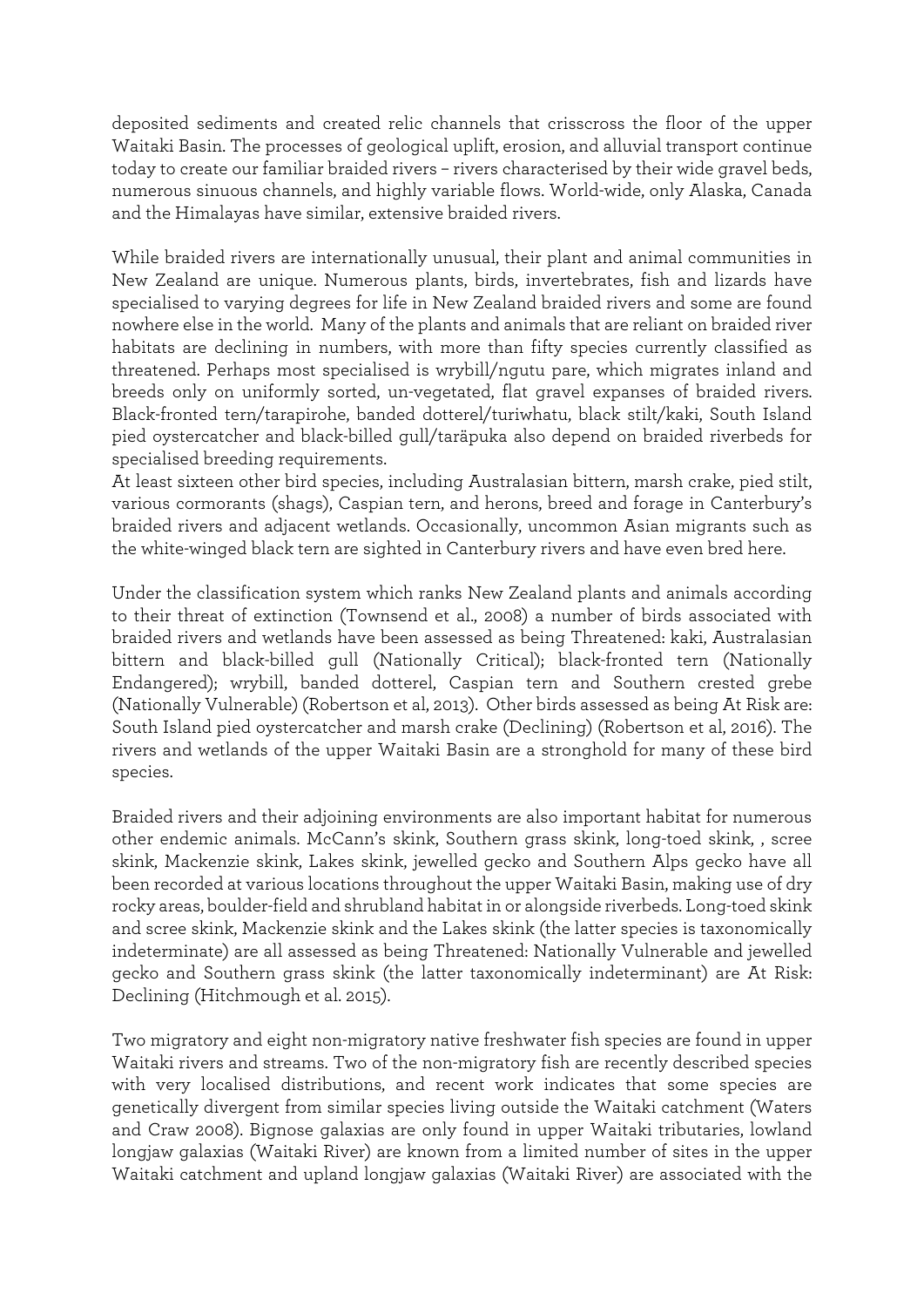large upper Waitaki braided rivers. Populations of all these fish are all declining (Dunn et al. 2017) and are recognised as being Nationally Endangered (lowland long-jaw) or Nationally Vulnerable (upland long-jaw, bignose galaxias) . Other non-migratory fish include upland and common bullies, Canterbury galaxias and alpine galaxias. Longfin eel, lamprey and koaro (a whitebait species) are the only native fish in the upper Waitaki which normally migrate to the sea to complete part of their life cycle, although historical records of lamprey penetrating inland to upper Waitaki rivers are sparse. All these species have been inhibited in their ability to migrate by the presence of major dams on the Waitaki River. Longfin eel are entirely dependent on passage to the sea to breed and lamprey migrate to sea during adult development. On the other hand, koaro are known to be more flexible in their spawning requirements, breeding in small tributaries entering inland lakes. Lamprey is classified as Threatened: Nationally Vulnerable and Koaro and longfin eel are classified as At Risk: Declining.

Our braided rivers also support a diverse but poorly known terrestrial invertebrate community. Several notable macro-invertebrates have been described and many others require further taxonomic work. Of those that we know about, robust grasshopper was rediscovered in the early 1980s and is known from limited sites in and near the Ohau, Pukaki, and Tekapo Rivers and Fork Stream. It has a threat classification of Threatened: Nationally Endangered. Another short-horned grasshopper, *Sigaus minutus,* is also endemic to upper Waitaki Basin riverbeds and has a threat classification of At Risk: Declining.

Despite the apparent sparseness of riverbeds, over 300 native plant species, 35 mosses and liverworts and 41 lichens form mosaics of distinctive communities in the riverbeds and adjoining wetlands of the upper Waitaki rivers. Although not rare, many of these communities are best represented in riverbed environments. Typical early pioneer species include various encrusting lichens, mosses, tiny cushion plants, willow herbs and wispy native grasses. With time, these plants form blankets of plant cover and tussocks, and woody shrubs slowly establish, in turn becoming the dominant plants. The whole process is dynamic, often being disrupted by changing river channels and scouring floods resulting in the mosaic of vegetation development typical of braided riverbeds. Some eyecatching species include the prostrate shrub, *Helichrysum depressum*, with its cryptic grey foliage and contrasting white fluffy seed heads, *Pimelia prostrata* a native daphne with a profusion of small white scented flowers and the cushion plant *Myosotis uniflora*with tight cushions of delicate white or lemon flowers*.* Twenty two plants classified as Threatened or At Risk have been recorded in upper Waitaki riverbeds; two are Nationally Critical, two are Nationally Endangered, one Nationally Vulnerable, seven Declining, and ten Naturally Uncommon (De Lange et al. 2017).

#### <span id="page-10-0"></span>**7. Pressures facing braided rivers and wetlands**

Braided rivers of the upper Waitaki Basin and the plants and animals they support are facing a variety of influences and impacts from external, usually human induced sources. Many of these pressures have been operating consistently over long time frames while others have developed or increased significantly over the last seven years.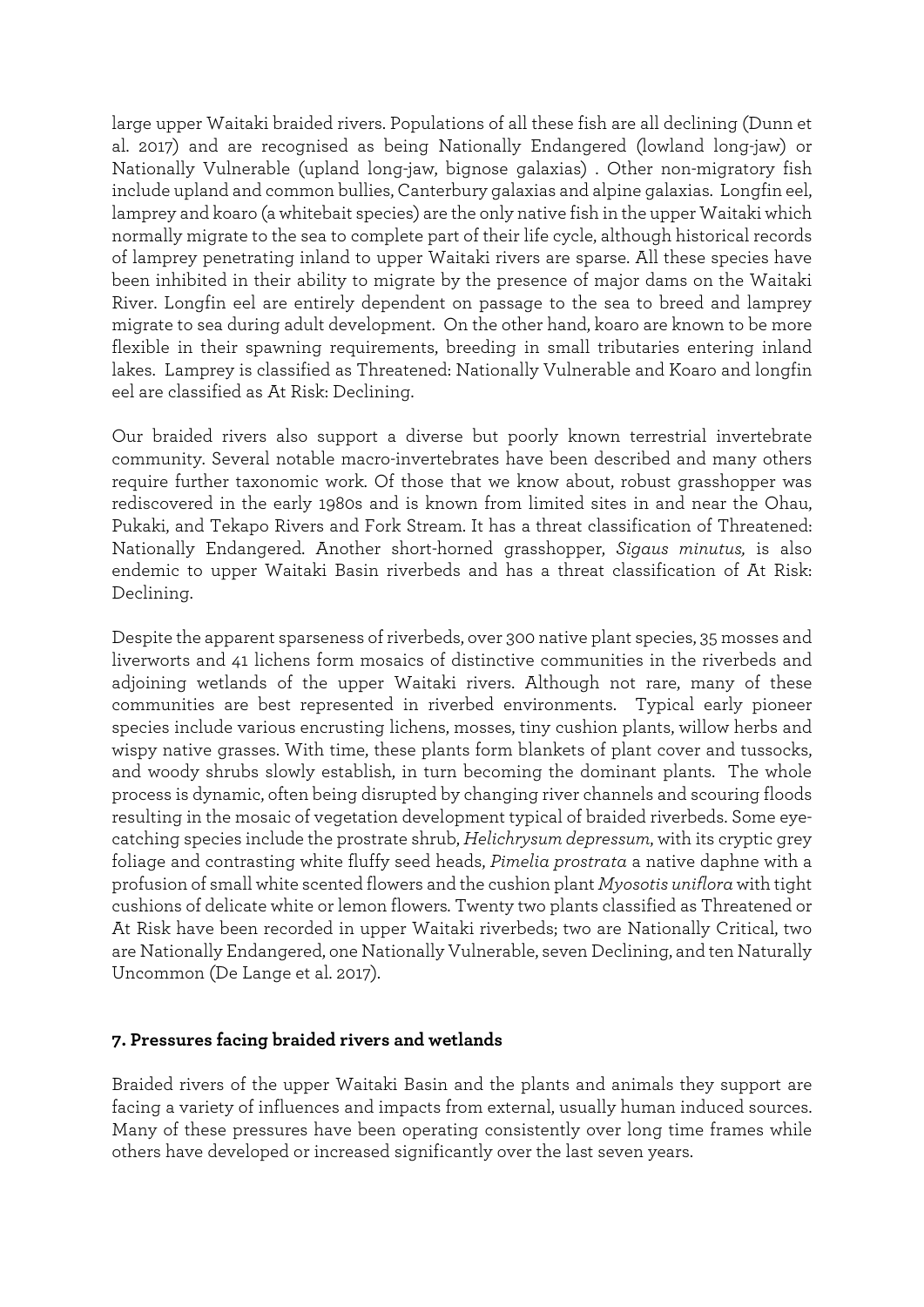Water control for hydro-electric power generation has caused a major reduction in the amount and quality of braided river habitat and associated stable side channels and wetlands in upper Waitaki braided rivers. Diversion of water into canals has severely modified flows in the Tekapo, Pukaki and Ohau Rivers reducing the size and frequency of floods, changing the timing of floods, reducing substrate disturbance, and allowing vegetation to establish more quickly. Raising natural lake levels or creating artificial lakes has inundated a further 7400 hectares of braided riverbed and 3900 hectares of wetlands (Wilson, 2000). Dam construction has affected the ability of long finned eel and koaro to move freely between inland rivers and the coast where they spawn. Long-finned eels have become uncommon in the upper catchment, whereas koaro have adapted to the changes and formed land-locked breeding populations.

A suite of introduced mammals (cats, ferrets, stoats, hedgehogs, and rats) prey on riverbed fauna. Large invertebrates, lizards, nesting birds, eggs and chicks are all part of the diet of these predators. For many species the level of sustained predation is affecting population viability as rates of adult mortality exceed replacement by juveniles.

River engineering works are commonly used to protect important structures or economically productive land uses within or adjoining braided riverbeds. The effect of these works is to constrain the river, either by stabilising banks through planting exotic trees or narrowing the floodplain available for peak flows to spread across. This can affect river flows, changing the way braid channels erode and form, or altering the floodplain sediment supply. The planting of exotic trees such as willow and alder in engineering works has acted as a source for further spread of problem plants into the floodplain. These actions reduce the amount and quality of braided river habitat.

Land use intensification and pastoral development have resulted in an estimated loss of 90% of wetlands in Canterbury, a process which continues as wetlands are drained, damaged by stock or the natural hydrology impacted by groundwater abstraction and vegetation clearance. Similarly, pastoral development has displaced whole sections of alluvial riverbed succession sequences. Of particular concern are the displacement of indigenous communities by pasture grasses on more fertile alluvial surfaces and the trampling effects of stock in wetlands.

Thousands of exotic plant species have been introduced to New Zealand for ornamental or productive use or arrived as accidental immigrants with imported goods. Currently, 33% of plant species found on upper Waitaki river beds are exotics (Woolmore 2011). In riverbeds the diversity and percentage cover of exotic vegetation is thought to increase, especially because of the intensification of the river margins. Many exotic plant species are colonising weeds that can out-compete native plants and occupy a wide range of river floodplain environments. They can displace whole natural plant communities and adversely affect the quality and quantity of habitat available for native plants and animals, especially those that are adapted to open, bare or sparsely vegetated riverbeds.

The adverse effects of multiple threats are often inter-related, complex and more than additive in their cumulative impact. For example, a reduction in river flow can reduce quantity and quality of feeding habitat for wading birds, as well as allowing predators access to islands previously safe for fauna. Lower flows also lead to increases in vegetation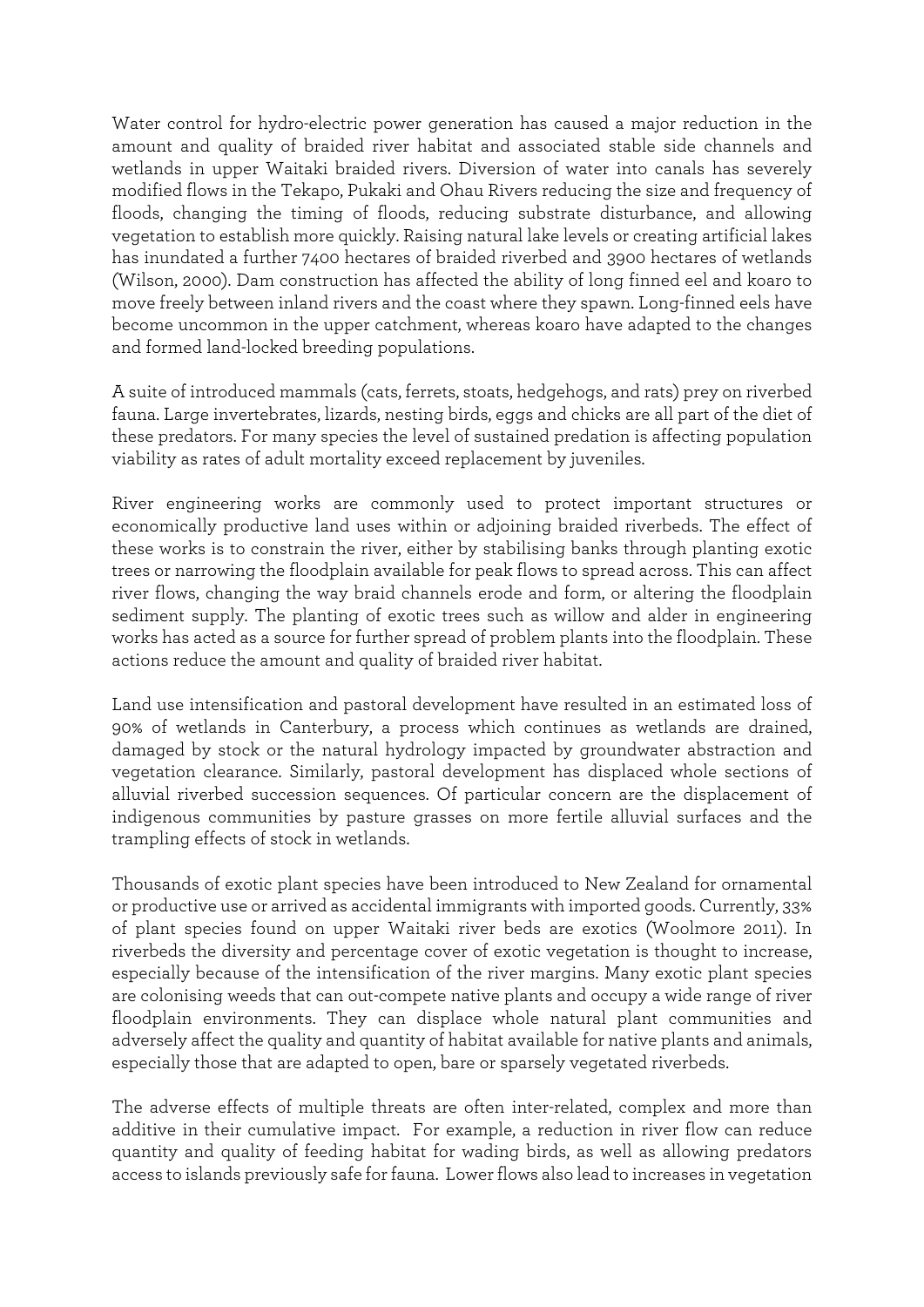cover which in turn destroys open gravel bird nesting habitat and provides better cover for predators.

In the past decade land-use in the upper Waitaki basin has undergone rapid change. Pastoral practices are moving away from extensive grazing to more intensive farm management systems dependent on a reliable water supply for irrigation. Water abstraction from rivers, streams and groundwater can adversely affect the quality and quantity of habitat available for plants and animals as well as the physical functioning of braided river systems. Stock intensification can affect quality of habitat by increasing the levels of nutrients entering waterways and groundwater from fertilisers or animal effluent. Small, spring-fed tributaries are important reservoirs of freshwater biodiversity and are particularly vulnerable to changes in shallow groundwater water quality and quantity, as well as the effects of trampling stock.

An increasing number of people choose to visit or live in the upper Waitaki with a clear focus on outdoor recreational pursuits. Recreational activities in riverbeds can have unintended impacts on the fragile vegetation or disturb nesting birds and other fauna, especially as demand for these activities are increasing. The proliferating use of four-wheel drive vehicles and motorbikes in riverbeds is of particular concern.

Climate change is expected to significantly alter the climate and hydrology of Canterbury with warmer temperatures and less rainfall predicted in the east and more rainfall, less snow and fewer frosts in the west. Rivers in the upper Waitaki headwaters are fed from deep within the Southern Alps and may experience increased flows and larger floods during the bird nesting season. On the other hand increased spring moisture will encourage spring vegetation growth and this could result in increased rabbit and predator populations. Drier summer conditions and more frequent droughts in eastern Canterbury may further increase pressures on rivers due to water abstraction and irrigation.

The braided rivers and associated wetlands of the upper Waitaki Basin have a unique flora and fauna and are an important part of New Zealand's natural heritage that deserves protection. The challenge is to retain this distinctive habitat and landscape while accommodating the varied uses and economic demands society places on braided river systems.

#### <span id="page-12-0"></span>**8. Opportunities in braided river and wetland management**

Alongside the increasing and competing demands for use of water from Canterbury rivers and aquifers, there has developed a greater awareness and recognition of the national and international importance of the natural values of braided river systems. The Canterbury Water Management Strategy has led to the recognition of braided rivers as important environmental features in the management of water quality and quantity by regulatory authorities in Canterbury. Implementing the Strategy through the Upper Waitaki Zone Implementation Programme supports PRR and seeks to achieve other measures for braided river protection. Working with the Zone Committee in the implementation of this programme will provide opportunities for complementing and enhancing PRR's existing work.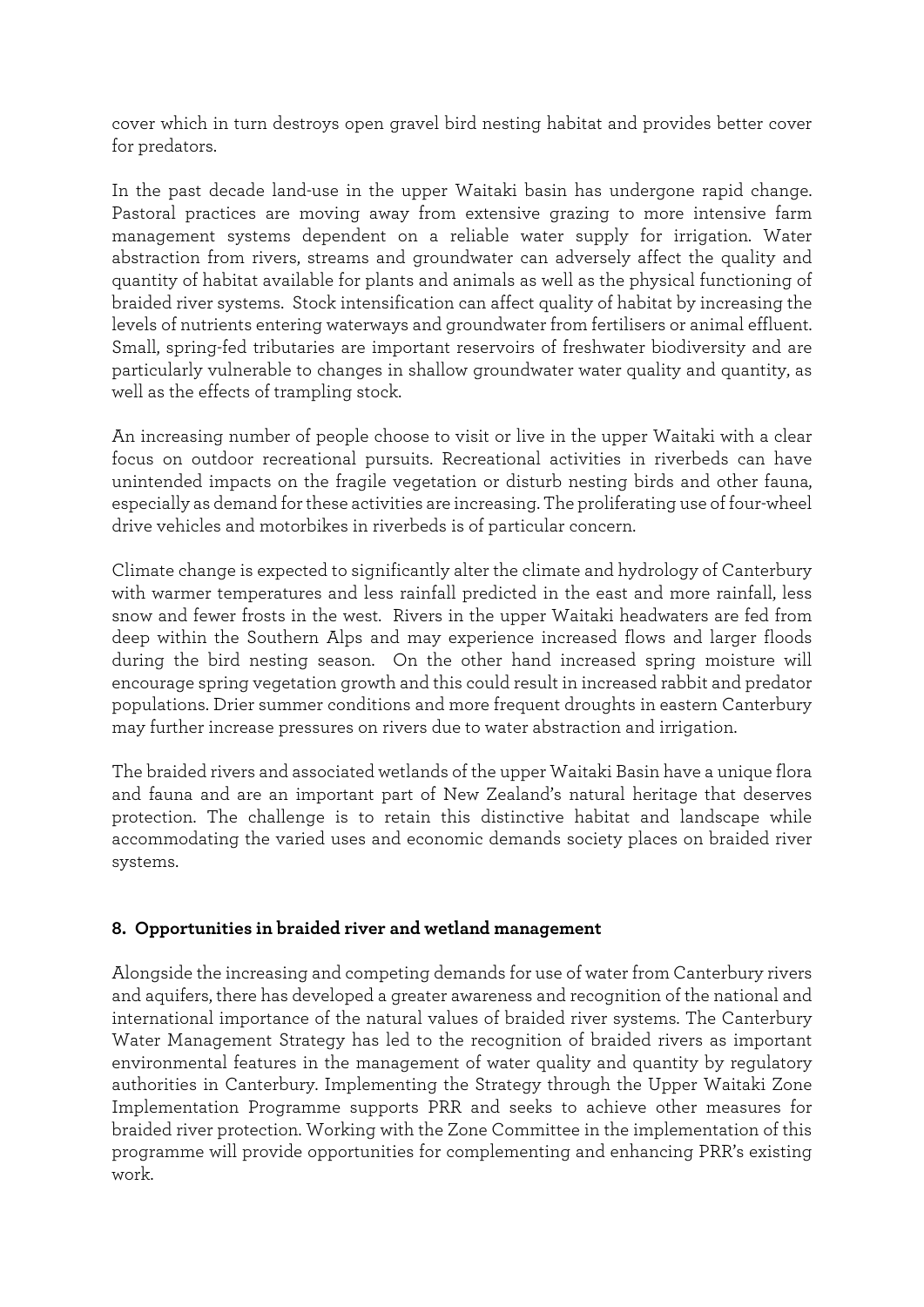Similarly, the first region-wide, collaborative vision for maintaining and enhancing natural heritage in Canterbury has been developed by a multi interest Advisory Group and adopted by many regulatory authorities. The Department of Conservation recognises the significance of braided rivers as naturally rare ecosystems and the role of braided rivers in supporting rare and endangered plants and animals (Holdaway et al. 2012).

Both of these initiatives have raised the public profile of braided river values, issues and management in Canterbury and PRR is well placed to build on this momentum through contributing to statutory planning and consenting processes, networking with community groups, obtaining supplementary funding sources and exploring new collaborative initiatives.

# <span id="page-13-0"></span>**9. A vision for the future**

Our vision for the future sees New Zealanders valuing and enjoying braided river ecosystems and wetlands as a unique and integral part of their natural heritage. In the upper Waitaki Basin people will have some general knowledge of the plants and animals in their braided rivers, and local and regional communities will support demonstrably successful, ongoing and sustainable conservation programmes. Braided rivers and wetlands are recognised as key elements in the expansive and iconic landscape of the upper Waitaki.

Braided rivers above the upper Waitaki glacial lakes will remain in essentially pristine condition because problem exotic plants such as lupins, gorse, broom, wilding conifers and willows are being maintained at near zero densities. Below the lakes, weeds in large sections of the Ahuriri, Tekapo and Ohau Rivers will be managed in an economically and ecologically sustainable manner. These rivers will be augmented by a network of carefully managed and highly prolific natural and constructed wetlands. Indigenous plant communities will flourish and form high quality habitats for native fauna as we maintain weed-free and weed-controlled ecosystems. The survival and productivity of birds, lizards and invertebrates will be high as a result of ongoing, cost-effective predator management at key sites. Native freshwater fish will thrive in save and healthy habitats.

As a result of active and ongoing research programmes, there will be a good understanding of the ecology of braided river and wetland ecosystems. Findings of this research will have been published in peer reviewed scientific literature and disseminated in accessible styles and formats to a range of audiences. PRR's work in braided rivers and wetlands will be valued for its contribution to science and education, as well as nature conservation.

People will visit these rivers and wetlands to experience pristine braided river ecosystems with large populations of wading birds, invertebrates, lizards and other fauna. Ecotourism will contribute to the local economy by bringing visitors to share enjoyment of these places in an ecologically sensitive and responsible manner.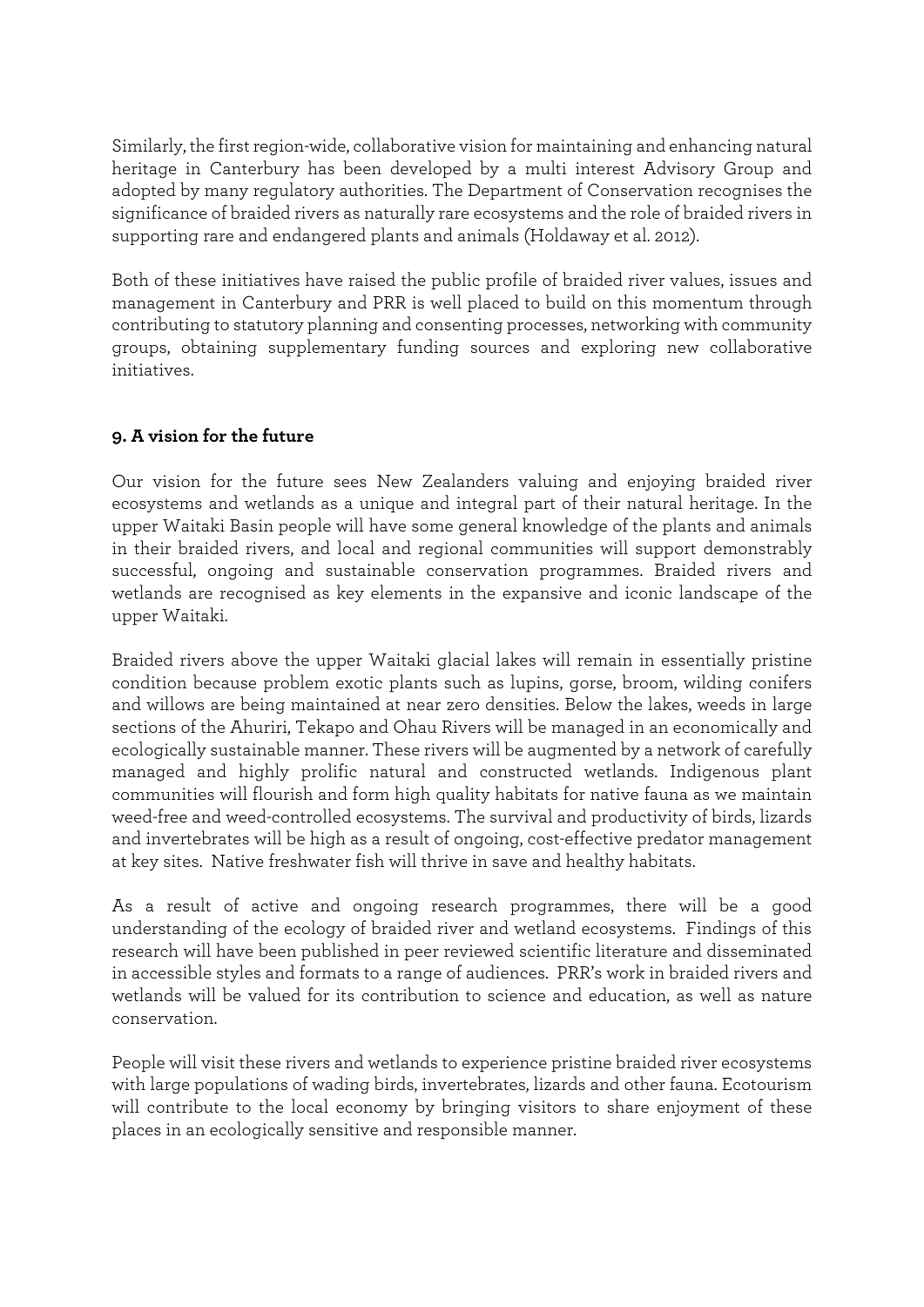While achieving these outcomes we will gain from strong and mutually beneficial working relationships with Meridian Energy and Genesis Energy, the community of the upper Waitaki Basin, private landholders, iwi, Environment Canterbury, Land Information New Zealand, New Zealand Defence Force, and research institutions. We will have expanded our knowledge of wetland and braided river ecosystems, and PRR will be recognised regionally, nationally, and internationally as a highly successful conservation management and research programme.

#### <span id="page-14-0"></span>**10. Our focus**

During the seven year term of the previous strategic plan (2012-2019), PRR consolidated its focus to concentrate on the key objectives. These objectives underpin the core contributions already made by the project through habitat protection, predator research and raising community awareness of braided river ecosystems. Much of this work relies on incremental progress over long time-frames to achieve long term outcomes and is dependent on continued inputs to be effective. For example, control of weed species with seeds that can last decades in buried seedbanks (gorse, broom, Russell lupin, yellow tree lupin) relies on annual removal of mature plants prior to seed set. Discontinuing or delaying such programmes as a result of changes in strategic direction could result in rapid loss of previous progress with density reduction of target plants, further contributions to the seedbank and effective loss of prior financial investment.

The new interim Strategic Plan recognises the importance of strategic continuity in braided river management. Our key objectives during the interim period of 2020 and beyond will remain largely unchanged from the previous planning period with core work continuing to consolidate and improve on previous habitat enhancement initiatives, develop effective multispecies predator control in riverbeds, and improve public awareness of natural values and pressures in braided river ecosystems. We will continue to expand our knowledge of braided river ecology, foster relevant research in braided river ecosystems and explore new initiatives to enhance wetland conservation.

#### **11. Objectives of our Work:**

## *1. Maintain indigenous biodiversity; protect and restore terrestrial and aquatic river and wetland habitat and the ecological communities within it, by controlling and where possible eradicating invasive weeds.*

*Explanation:* Invasive exotic plants can have severe, adverse impacts on the composition and extent of indigenous plant communities and quality and quantity of habitat for fauna. PRR has adopted four key approaches when dealing with weeds. First approach is early detection and removal of new problem weeds arriving in the upper Waitaki Basin before they become established (e.g. false tamarisk). Second approach is eradication or containment of established problem weeds which are present in very low numbers in the upper Waitaki Basin (e.g. yellow tree lupin, buddleia). Third approach is to remove widespread problem weeds from selected sites with important natural heritage values (e.g. main river headwaters, Cass River and parts of Tekapo and Ohau Rivers) and fourth approach is to remove problem tree species (willow and alder) from selected wetland sites that they are invading.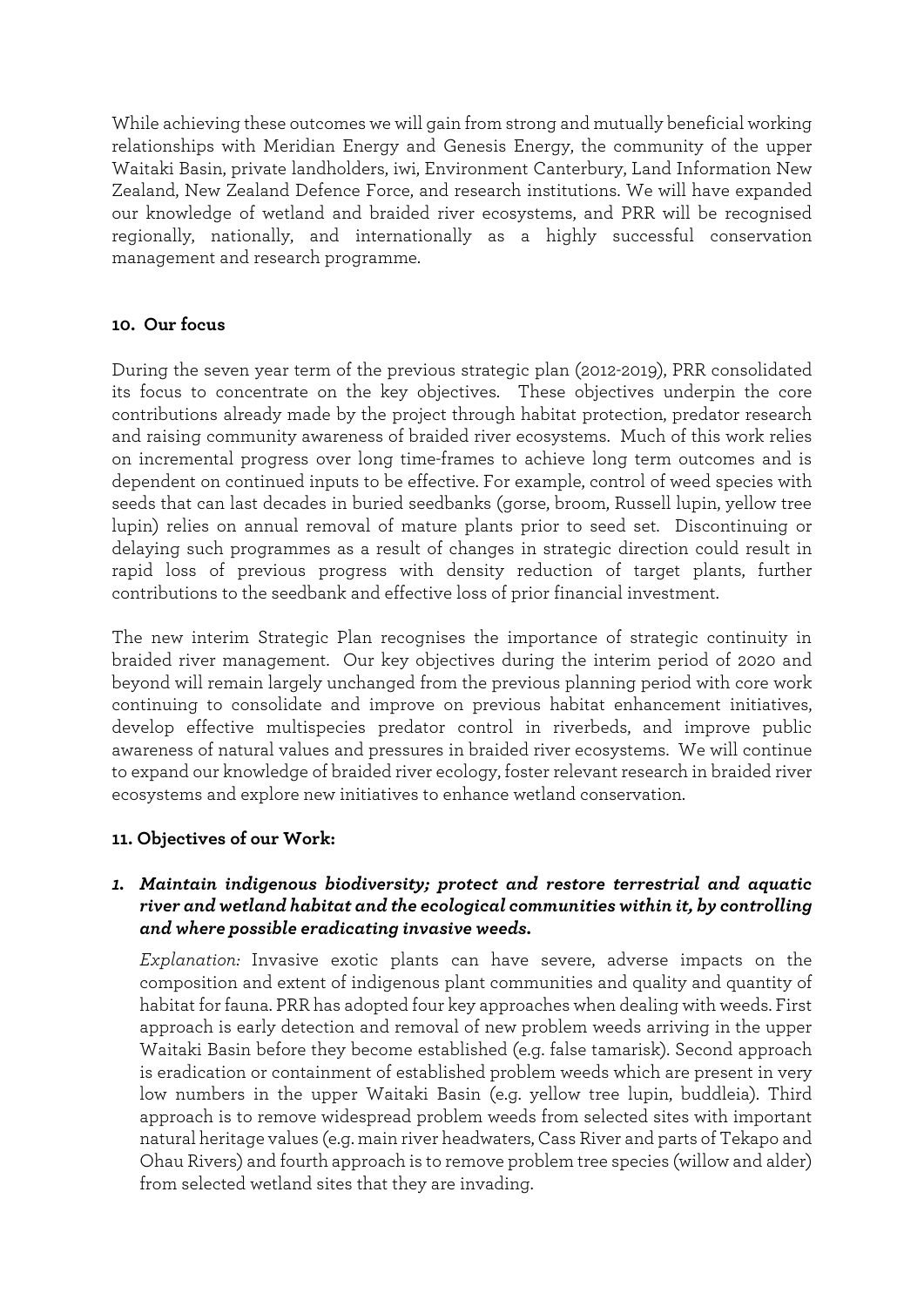*Focus for 2020 and beyond:* PRR will continue with the above outlined strategic approach to weed control, concentrating on consolidating gains made over previous years. New weed control initiatives may be undertaken if they can be fully resourced and are sustainable, but the benefits of such work will need to be weighed against other strategic opportunities. Direction for existing and future weed control is provided by the *PRR Weed Control Plan* (Woolmore 2004) which will be updated in 2021.

## *2. Test and where possible improve the effectiveness of, and implement experimental predator control for population recovery of braided river and wetland fauna.*

*Explanation:* Introduced and some native predators are known to adversely affect the population viability of many braided river birds and will have a similar impact on other indigenous fauna, including invertebrates, lizards and non-migratory fish. Relationships between predators, prey and habitat are complex in braided rivers and are not fully understood. More in depth research on predator ecology, the interrelationships among the different predator species, habitat type and quality, and the range of available prey would benefit decision making processes. The population dynamics, movements and impacts of some indigenous predatory species, especially black-backed gull, are poorly understood but they can and are known to have serious impact on some river fauna, especially on nesting black-fronted terns. Such detailed research is beyond the immediate capacity of PRR, but research from other agencies, especially universities can and will be supported financially and logistically by PRR.

Unlike forest systems where knowledge of relationships between predators, prey and fauna recovery is well developed and improved outcomes for fauna can be clearly demonstrated as a result of predator management, predator control in braided rivers has historically met with limited success.

Over the previous seven-year Strategic Plan period PRR has either led or supported the implementation of intensive multi-species predator management in braided rivers at two locations. Firstly, through a collaborative investment with the Kaki (black stilt) Recovery Programme and more latterly with Te Manahuna Aoraki, in catchment-scale predator management at the Tasman River, designed to provide benefits to a wide range of braided riverbed fauna. Secondly, through small-scale intensive management of predators in the upper Ohau River for the benefit of the seriously threatened blackfronted tern, which nests in colonies at discrete locations. Additionally, this predator control appears to be having a beneficial effect on a nearby Lakes skink population.

Both initiatives have shown some measure of success. Due to the complex nature of predator prey relationships and scale of operations undertaken, the true value of these initiatives will require operation over long time frames to fully understand and evaluate. However, the results of the black-fronted tern focussed pest control operation are such that the technique can already be successfully applied elsewhere.

*Focus for 2020 and beyond:* PRR will continue to evaluate and improve the effectiveness and efficiency of different predator control scenarios and their benefit to indigenous fauna. Key deliverables will include:

• Annual operational report for the Ohau River project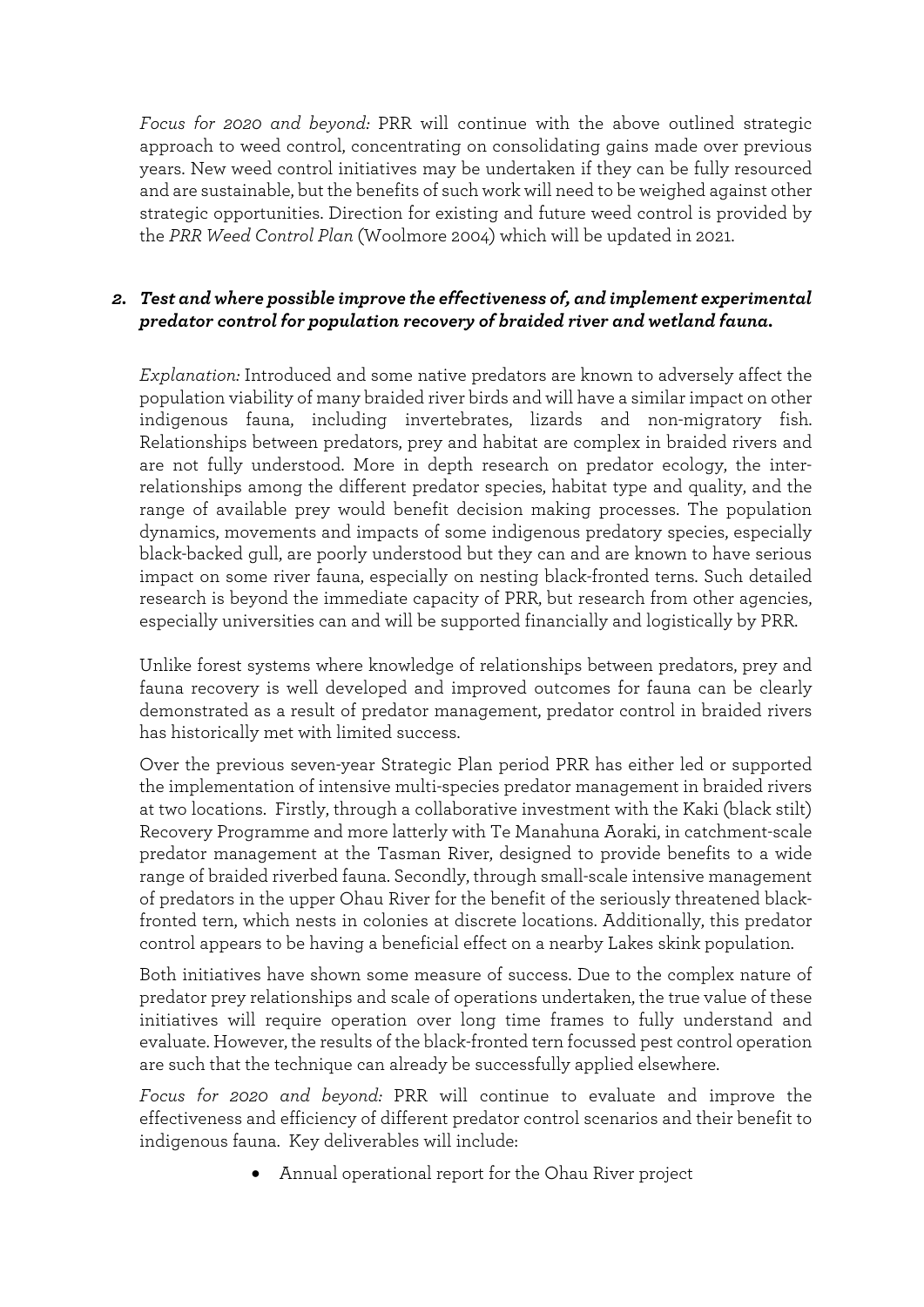- Analysis and formal reporting of all of the results in the Ohau River project from its beginning in 2010.
- Annual application of the adaptive management principles of monitor, review, revise to project delivery.
- In conjunction with Te Manahuna Aoraki, extend aerial and groundbased Southern black-backed gull control into more breeding locations within the Mackenzie basin.

# *3. Increase public awareness of braided rivers and associated wetlands within a changing environment.*

*Explanation:* The aim of PRR's public awareness programmes is to encourage appreciation of the characteristic plants and animals of braided river ecosystems and increase awareness of the pressures they are facing. Better understanding and appreciation of braided rivers and wetlands will lead to regional and national public support for the protection and management of our rivers and wetlands. PRR has put a large amount of effort into producing written material, community consultation and incorporating resource material into school curricula. Whilst this work has been well received there is further scope to increase our public awareness effort, both within the project and with external partners. Key opportunities for public awareness work include:

- Develop an understanding and appreciation of the natural values and pressures impacting on braided river ecosystems through:
	- o Articles in social media, utilising Meridian media staff and Facebook page
	- o Articles in interest/user group magazines
	- o An up to date PRR page on the DOC website
	- o Assessing the value of current educational resources to the senior secondary school curricula and if relevant, providing support to active education programmes in braided rivers and wetlands in the Upper Waitaki basin
	- o Widespread circulation of an up to date "Braided river care code"
- Take active steps to reduce immediate impacts of human disturbance where important values are at risk (signage, marking of tracks and river crossings).
- Identify and engage in new communication and education opportunities to foster awareness and good outcomes for braided river ecosystems
- Build and maintain positive relationships with key agencies, landowners and community groups involved in the management of braided river and associated wetlands, as well as the areas bordering and potentially impacting on those river and wetland systems
- Engage early to achieve good outcomes in RMA consenting processes which affect PRR's investment in braided river and wetland management.
- Share knowledge gained within the project by providing technical advice and support within DOC and to other organisations involved in braided river management.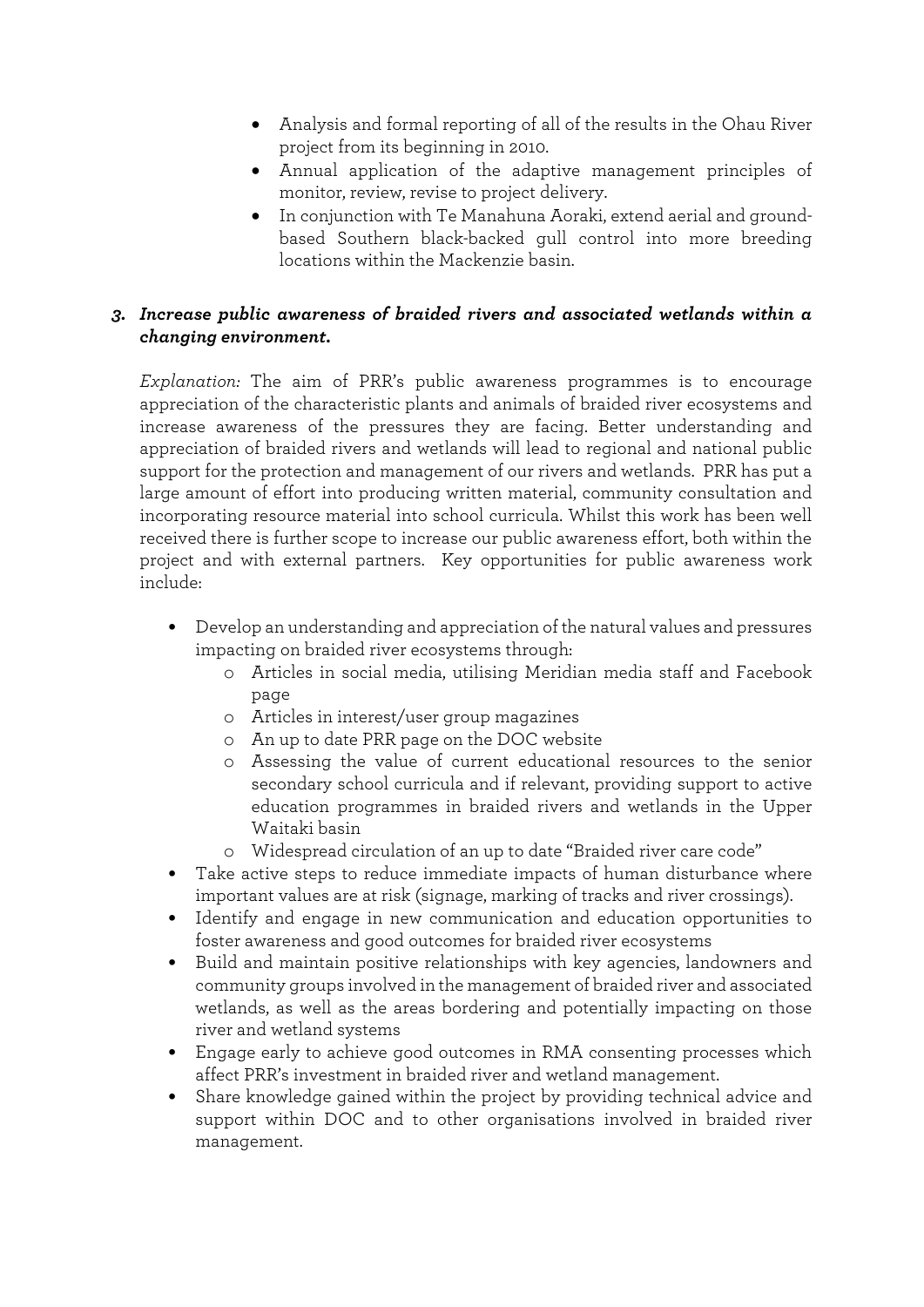• Make new knowledge, research and management results available through internal reports and formal peer reviewed scientific publications.

*Focus for 2020 and beyond:* PRR will continue to improve resource material that has been developed over the last 20 years. Particular attention will be given to improving braided river resource material in collaboration with Department of Conservation technical advisors, promoting the programme's achievements through a range of different media and explaining the benefits of ecological management of braided rivers to the wider community.

## <sup>4</sup>*. Gain ecosystem knowledge in upper Waitaki rivers and wetlands through research and monitoring.*

*Explanation:* PRR has collected detailed information about the distribution and abundance of braided river birds in the upper Waitaki Basin. Most of this knowledge was gathered during the 1990s and continues to be updated.

During the previous strategic plan period our knowledge of threatened plants and plant communities on braided rivers, and the distribution of indigenous non-migratory fish in upper Waitaki Rivers, streams and wetlands has significantly improved. Our understanding of the other fauna present and the ways in which they are making use of braided river and associated wetland habitat is less certain. In particular, there is still limited knowledge of the invertebrate and lizard fauna and their habitat requirements in braided rivers. We need to expand our knowledge of the plants and animals inhabiting and using braided rivers to be able to make informed management decisions and enable us to evaluate changes as a result of our actions. Invertebrates on the Tasman River have been sampled as part of an extensive study during the previous strategic plan period. Most of the data from the study have been analysed and published, with involvement from taxonomic experts. We also need a better understanding of the long term status of significant threatened plant populations and riverbed plant communities.

*Focus for 2020 and beyond:* Consolidate existing knowledge base by monitoring changes in riverbed bird populations; expand our understanding of factors influencing the composition of plant communities and distribution of threatened plants and problem weeds in riverbeds; explore improved methods for rapid assessment of terrestrial invertebrate fauna; improve our understanding of non-migratory galaxiid distribution and threats and fill gaps in knowledge of reptile riverbed distributions.

Key deliverables will include:

- Continue annual survey of braided river birds on a three yearly, rotational basis throughout upper Waitaki braided rivers
- Assisting with DOC's freshwater fish distributional surveys and ongoing monitoring of key non-migratory galaxias populations
- Publication of key aspects of our research and monitoring in internal reports and peer reviewed papers.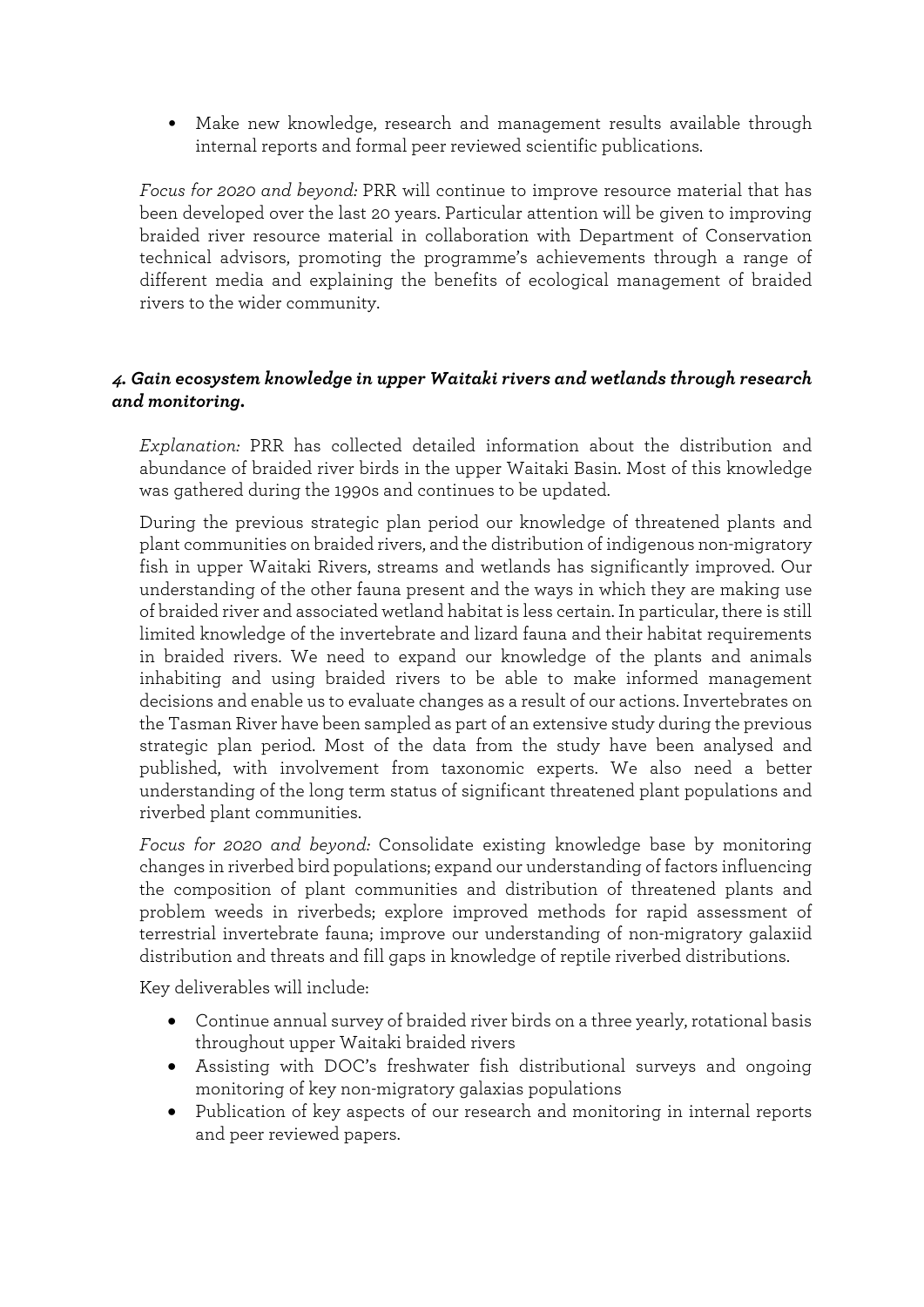#### 5. *Protect and manage upper Waitaki wetlands*

*Explanation:* Wetlands have greatly diminished in extent in Canterbury since European settlement. They support specialised plant communities and fauna and are often closely linked with the floodplains and tributaries of braided rivers in the upper Waitaki Basin. Many of the remaining wetlands face a range of ongoing threats such as drainage, weed invasion and incremental clearance for economic use. Although PRR has been successful in constructing and managing artificial wetlands, it is more cost effective to conserve existing natural wetlands.

*Focus for 2020 and beyond:* PRR will contribute to the protection and management of significant wetlands and is well placed to:

- Manage weed control in priority wetlands administered by the Department;
- Assist with freshwater fish protection through construction of barriers, distributional surveys and ongoing monitoring of population trends;
- Assist with distributional survey and population monitoring of threatened wetland fauna and flora;
- Identify opportunities for wetland protection outside public conservation land and help implement mechanisms for their protection.

The constructed wetlands at Ruataniwha and Waterwheel will be maintained and managed for their ecological values, but there are currently no plans to build new artificial wetlands of this size. However, there is some thought around development of small ponds in the Dead Horse wetland (Tasman Valley) to facilitate provision of kaki feeding habitat in shallow water. PRR could use its expertise to lead this work.

## 6. *Facilitate research by external agencies, including universities, to improve our understanding of the ecology of braided river systems*.

A. *Explanation:* Research carried out or supported by PRR in the upper Waitaki Basin has helped to understand fauna ecology and distribution, predator-prey interactions and has tested the effectiveness of some management actions. Whilst this research has been beneficial, many research issues are so complex or of such scale that they are beyond the capacity of PRR to address. Developing and maintaining close working relationships and partnerships with academic and research institutions is a mutually beneficial way of addressing key research issues. Wherever possible, PRR resources (operating dollars and/or staff) should be used to leverage investment from others. This will include using student projects to undertake and write up research questions, with modest grants and logistic support coming from the PRR team. It can also include co-funding projects run by others in DOC) where they line up with PRR strategic priorities.

An analysis of management and research priorities for conserving biodiversity in braided rivers (O'Donnell et al. 2106) has been completed and a summary of key research opportunities which are relevant to the work in the upper Waitaki is listed in Appendix 1.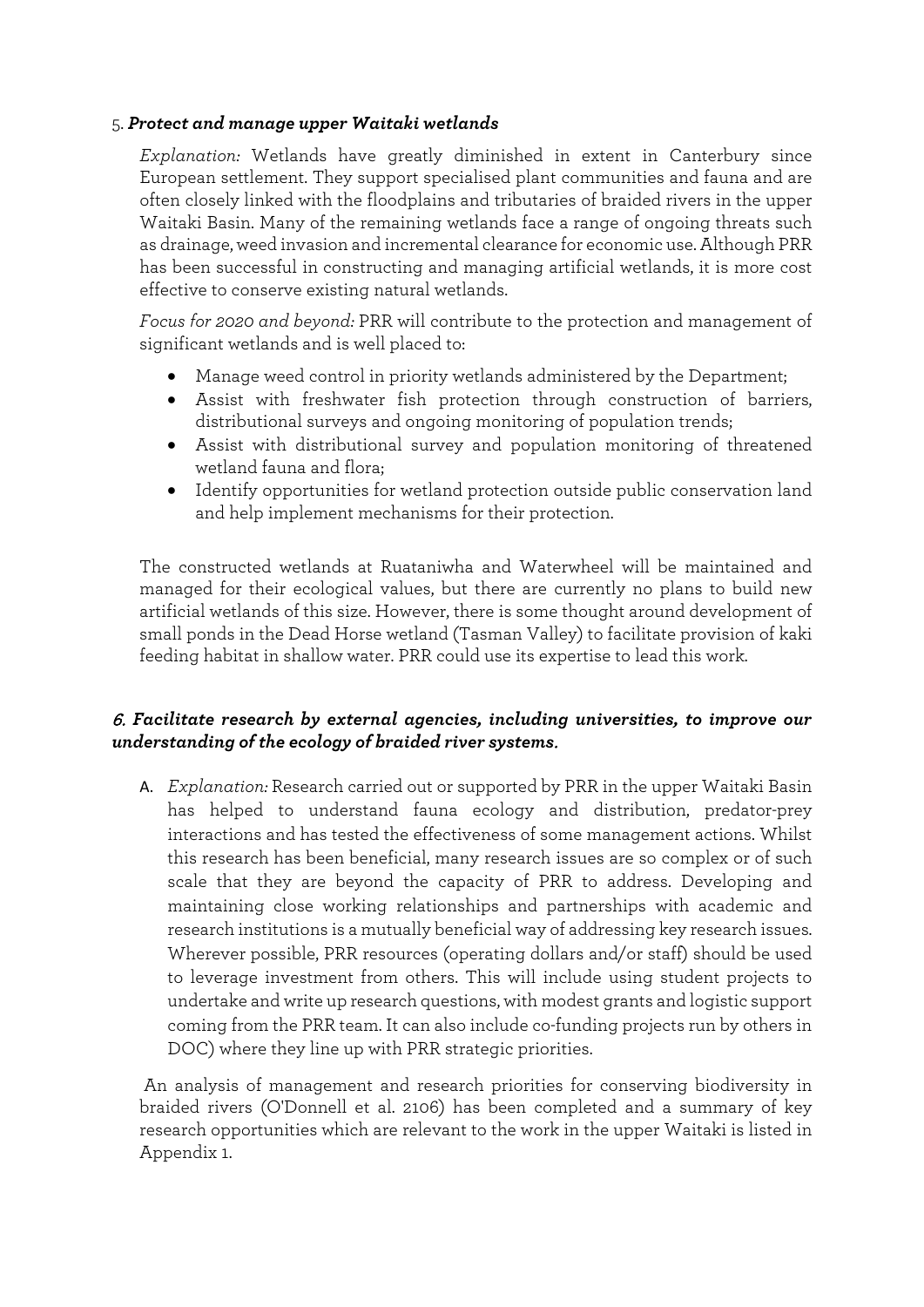*Focus for 2012-2019:* Establish and maintain effective partnerships with academic and research institutions and foster and support development of mutually beneficial research with them, with a focus on the key research opportunities as listed in Appendix 1.

# <span id="page-19-0"></span>**12. Guiding principles**

For PRR to succeed in its quest to protect and manage braided river and wetland habitat, ecological communities and the populations of indigenous plants and animals within it the following guiding principles have been adopted:

# 1. Integrated habitat, ecological community and species management

Braided river and wetland ecosystems comprise plants and animals, including invertebrates, lizards, fish and birds that interact with each other and with the physical environment. PRR takes a whole system approach to the ecological management of braided rivers by maintaining and enhancing high quality riverine and wetland habitat, filling gaps in our knowledge of the plants and animals characterising braided rivers and wetlands, and by managing indigenous plants and animals that are known to be threatened, endangered or declining in range or abundance.

# 2. Science-informed work

We know much about the ecology of wetlands and braided rivers and the threats that they face. Even so, our ability to manage these ecosystems is still limited by gaps in our knowledge of the ecosystems, and the effectiveness of different management options. To manage wetlands and braided rivers while improving our understanding of the system we will adopt an adaptive management approach, using conventional ecological science to fill knowledge gaps and monitor management outcomes to inform future decisions.

# 3. Monitoring to enable cost-benefit analysis

Monitoring key ecological components allows PRR to answer critical questions about the populations we manage. For example, are black-fronted tern populations increasing, remaining static or decreasing in number and why? Monitoring also allows us to measure operational efficiency (e.g. what percentage of weeds were removed), financial costs (e.g. how much did weed control cost) and conservation gains (e.g. how did weed control affect bird productivity).

# 4. Close liaison with the community

Protection and enhancement of our wetlands and braided rivers will depend, to a large extent, on the support and co-operation of the local community. We will foster this support and co-operation by involving the community in PRR and by keeping them well informed of our work. In particular, we will consult with the community early in the planning stages of major work.

# 5. Excellence

PRR has a key role to play in the protection and restoration of New Zealand braided rivers. We relish the opportunity to lead in braided river restoration management and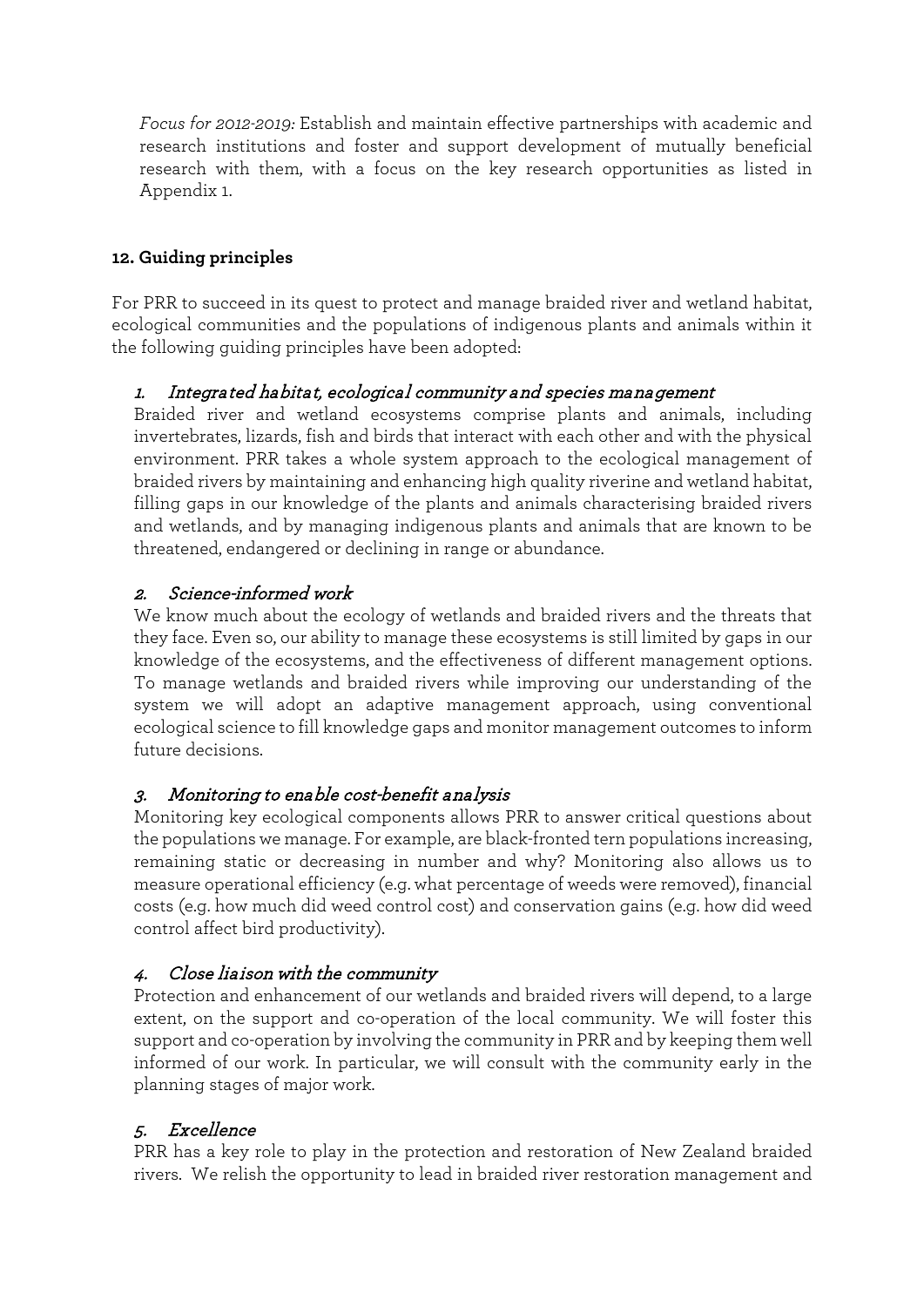development of best practice. In achieving this goal we will aim for excellence in every aspect of our work – planning, community relations, staff management, research, and most importantly, achieving results 'on the ground'.

#### <span id="page-20-0"></span>**13. PRR's relationship with energy providers**

We wish to maintain and build on our constructive and mutually beneficial relationships with Meridian Energy and Genesis Energy. We believe that public awareness of braided river conservation can be greatly enhanced by promoting braided river issues with both companies. Furthermore, we believe PRR has clearly established an enduring and successful model for delivering agreed compensatory management arising from the Upper Waitaki Power Scheme and will work with Meridian Energy and Genesis Energy to promote the success of this approach.

In maintaining our ongoing working relationship, we will formally meet with Meridian Energy and Genesis Energy annually to jointly agree on the annual work programme and to review progress. Additional meetings will be held on an "as required" basis as opportunities arise. Liaison group meetings (including all key stakeholders) will also provide an opportunity to review progress and discuss issues with Meridian Energy and Genesis Energy.

#### <span id="page-20-1"></span>**14. PRR's relationship with other organisations**

PRR has also developed close working relationships with other organisations over the last 20+ years. Much of the work we undertake is situated in riverbeds administered by Land Information New Zealand (LINZ), but other agencies also have a regulatory or management interest in riverbed activities. Environment Canterbury (ECAN) river engineers manage fairways of the Tekapo, Ohau and Pukaki Rivers to mitigate risk of flooding and Mackenzie District Council has an interest in the management of legal roads in or adjoining riverbeds. The Tekapo-Pukaki-Ohau Working Group has been set up to allow annual meetings among LINZ, ECAN, Meridian Energy and Mackenzie District Council staff to discuss and review work programmes in the Tekapo, Ohau and Pukaki riverbeds. PRR also meets annually with LINZ agents to discuss and review weed control programmes in other upper Waitaki rivers.

Several other agencies or groups are taking an active role in Canterbury braided river management. BRAID is a community initiative developed to coordinate, encourage and inform those working in braided river management, with a special focus on community led programmes. Environment Canterbury and other local authorities are making significant investments in braided river management through their commitment to the Canterbury Water Management Strategy, Regional Plans and Zone Implementation Programmes. The Upper Waitaki Zone Committee recognises braided rivers as important natural features and PRR as a key partner in upper Waitaki braided river management. We will continue to develop and improve working relationships with these agencies.

#### <span id="page-20-2"></span>**15. PRR's relationship to other DOC work**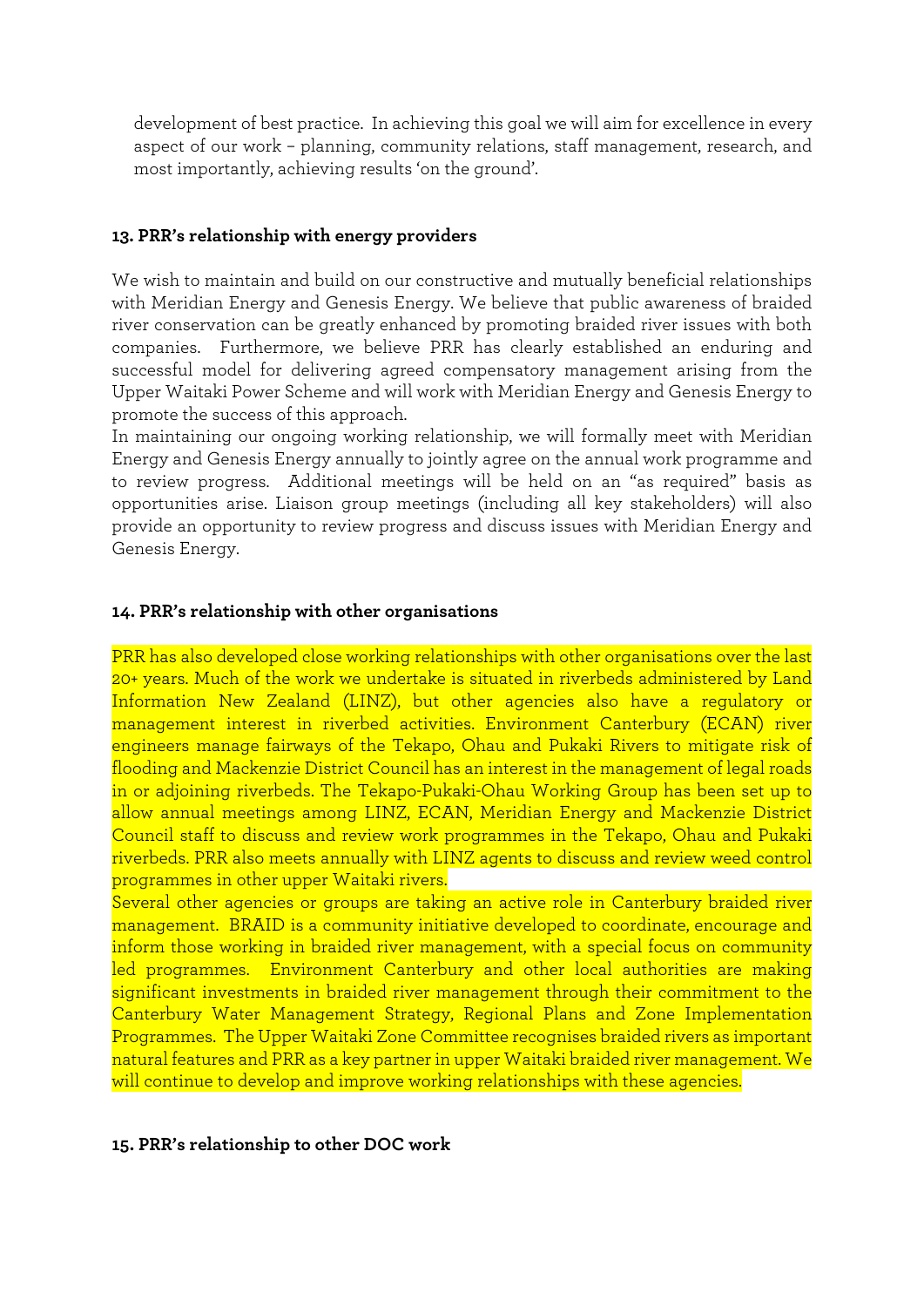The Department of Conservation's vision is that "New Zealand is the greatest living space on earth", supported by an outcome statement in which "New Zealanders gain environmental, social and economic benefits from healthy functioning ecosystems, from recreation opportunities and from living our history." These statements are given effect through high level objectives (Department of Conservation Statement of Intent 2013- 2017), national decision making support tools (e.g. Natural Heritage Management System) and at a regional level, through Conservation Management Strategies.

In achieving these outcomes the Department has developed an approach that focuses on the key values of Performance, Collaboration, Innovation, Trust and Guardianship. Collaborating with iwi, councils, business and communities building conservation partnerships and achieving better value in species and ecosystem management are all areas in which PRR can actively contribute to the Departments priority outcomes.

There is also a linkage with the Arawai Kakariki programme at O Tu Wharekai, upper Rangitata and Ashburton basin. Given the similar nature of these sites O Tu Wharekai will begin a wide-scale predator control programme in 2015 to help protect wrybill, blackfronted tern and other braided river birds, and is undertaking research into the impacts of land-use change on wetland ecosystems. Sharing information will help improve conservation management at both sites.

PRR's work complements many of the outcomes identified in the Statement of Intent for departmental work over the 2013-2017 period, in particular, "conserving a full range of ecosystems to a healthy functioning state", "conserving nationally threatened species" and" maintaining or restoring locally treasured natural heritage through partnerships".

PRR has an ecosystem approach, aiming to benefit a wide range of indigenous plants and animals in braided river systems and associated wetlands with a clear focus on the upper Waitaki Basin. PRR liaises closely with a range of Department of Conservation programmes in the upper Waitaki Basin and contributes directly to others. Examples include: the ongoing work in the Tasman River over the last twenty years and more recent collaborative initiatives in predator management now directly contribute to management outcomes in a Priority Ecosystem Management unit under the Department's new Natural Heritage Management Programme. Similarly, a species recovery programme focused on managing the critically endangered black stilt/kaki undoubtedly benefits from PRR's braided river habitat restoration work, however the two projects have different goals, are managed separately and are financially independent. Looking into the future, there will be many more opportunities for collaborative work as the Department's priority work in riverbed ecosystems becomes more aligned with PRR's programme objectives.

#### 13 Acknowledgements

#### We thank

We acknowledge all the people in DOC, ECNZ, and the Waitaki Working Party who helped set up PRR. Thanks are also due to Ken Hughey and Poma Palmer who helped set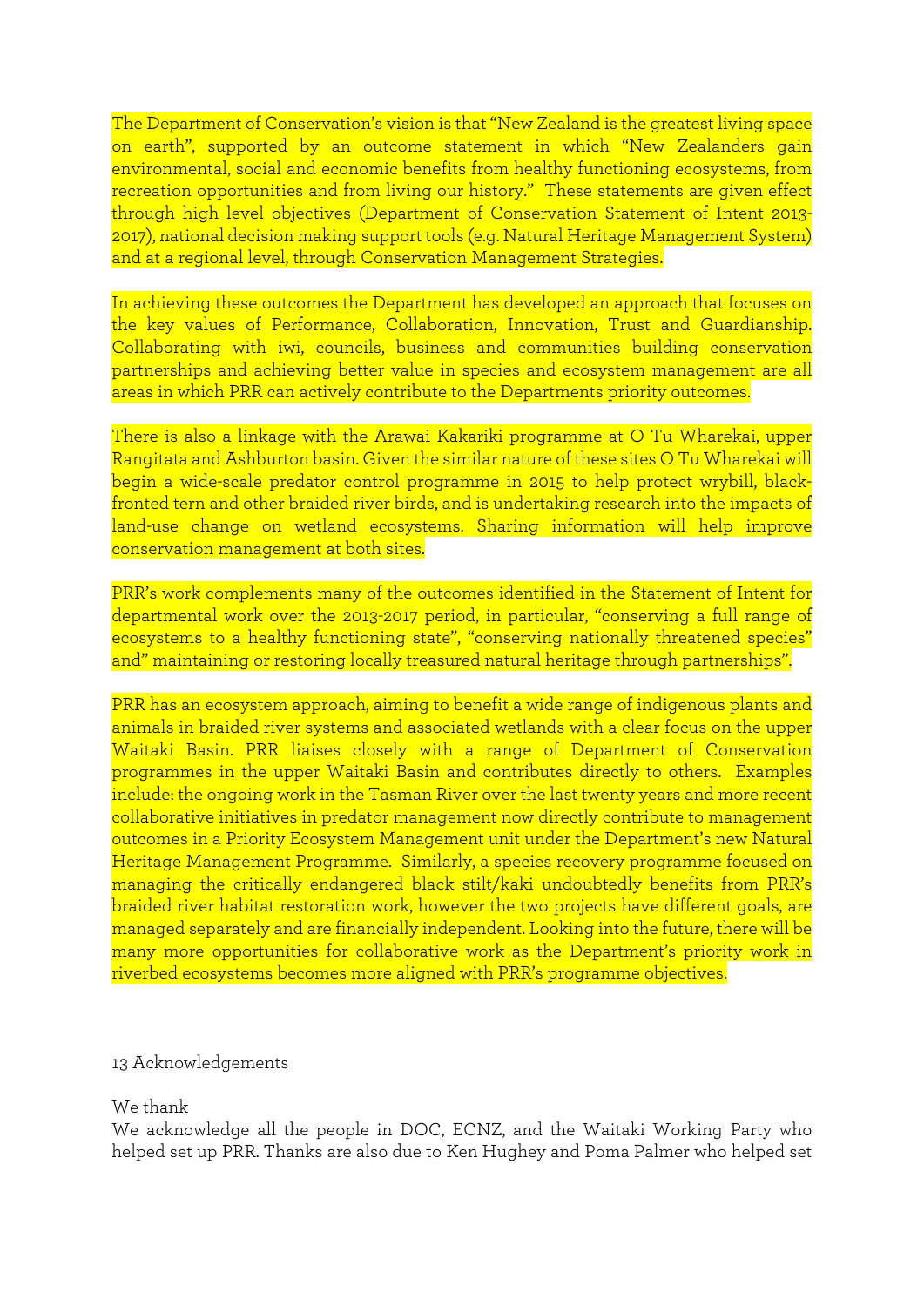up PRR. We are indebted to the many dedicated and hardworking staff who have worked for PRR over the past twenty four years.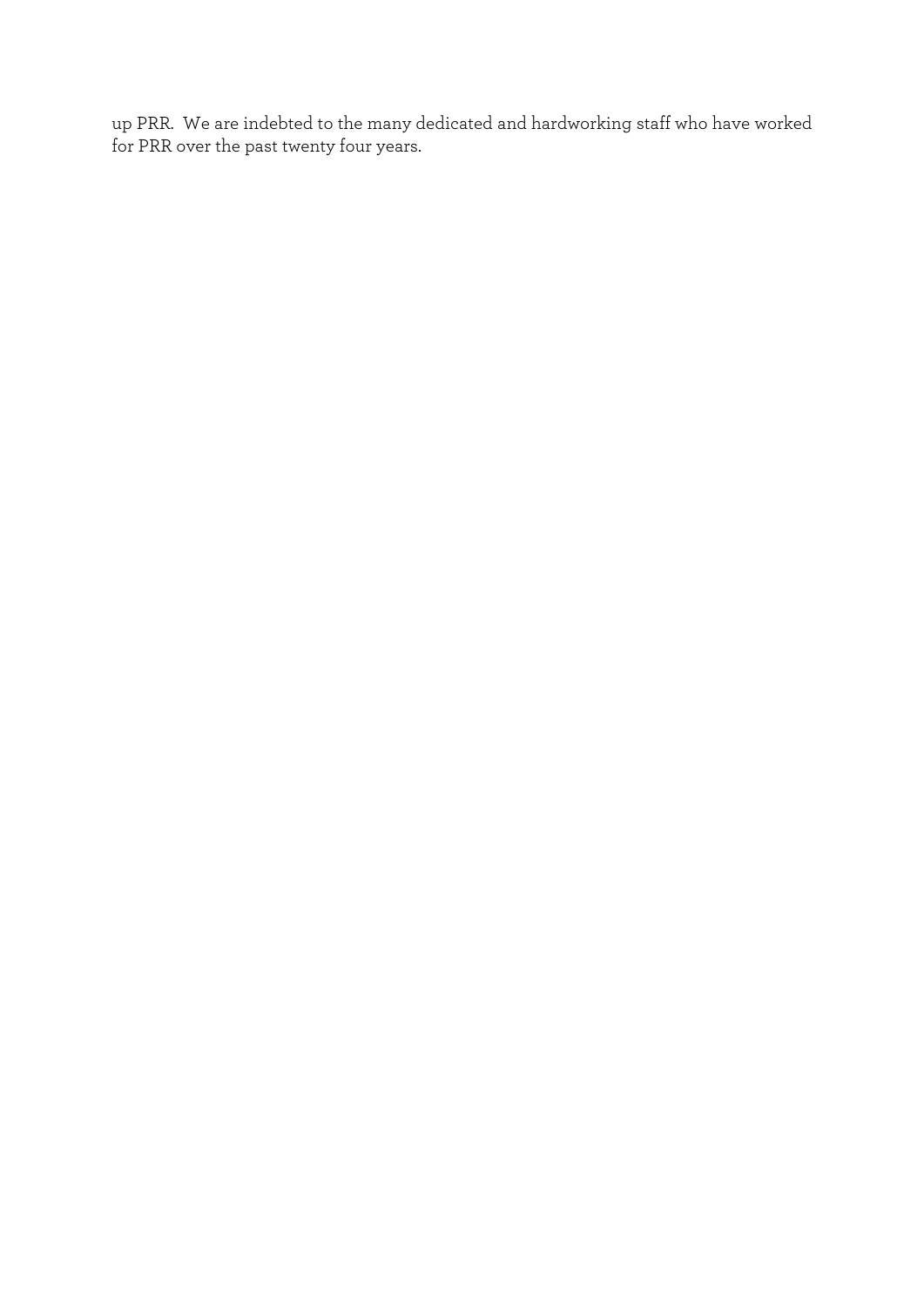<span id="page-23-0"></span>Appendix 1 – some research topics

- Identify opportunities to integrate braided river and wetland management with research initiatives
- Development and testing of new cost effective predator control methods and improvement of existing methods
	- Mustelid, cat, hedgehog, harrier and rat control methods using kill traps and a range of baits and lures.
	- Specifically, the best tools for hedgehog control and what their impact is on lizards/invertebrates
	- Black-backed gull control to low levels using ground application of toxins (alphachloralose) or other techniques.
	- Utilising and/or supporting research into new technology such as selfresetting traps, new toxins and delivery methods (such as PAPP and the "spitfire" delivery system, new rat specific toxins like the Diphacinone/Cholecalciferol mix).
- Test the effectiveness of indirect management techniques to reduce predator risk to riverbed fauna (e.g. rabbit control, islands)
	- Sustained rabbit and hare control to low levels by ground hunting and ground application of toxic baits to reduce food supplies for predators.
	- Physical manipulation of islands and channels in rivers to maintain a protective moat around bird breeding sites (and potentially reduce floodvulnerability)
- Build knowledge of predator ecology and use of the landscape
	- What is the relative importance of different predator species and predator guilds?
	- What ecological factors drive variation in predator numbers and risk?
	- How does predation risk vary in space and time and what is the influence of predator dynamics in the adjacent catchments?
	- How are predation impacts affected by variation in flow regimes, weed encroachment and their interactions?
	- How do various predators use the environment, and how is their behaviour influenced by flow and weeds?
	- What is driving stoat irruptions in river headwaters (e.g., tussock seeding or beech masting)?
	- How important are the effects of interactions between causes of mortality (e.g., predation and flow or vegetation encroachment and nest flooding interactions).
	- What are the longer term impacts of predation on population viability both for individual populations and species as a whole? Good population models are needed so we know when we achieve predator control targets (i.e. threatened species recover).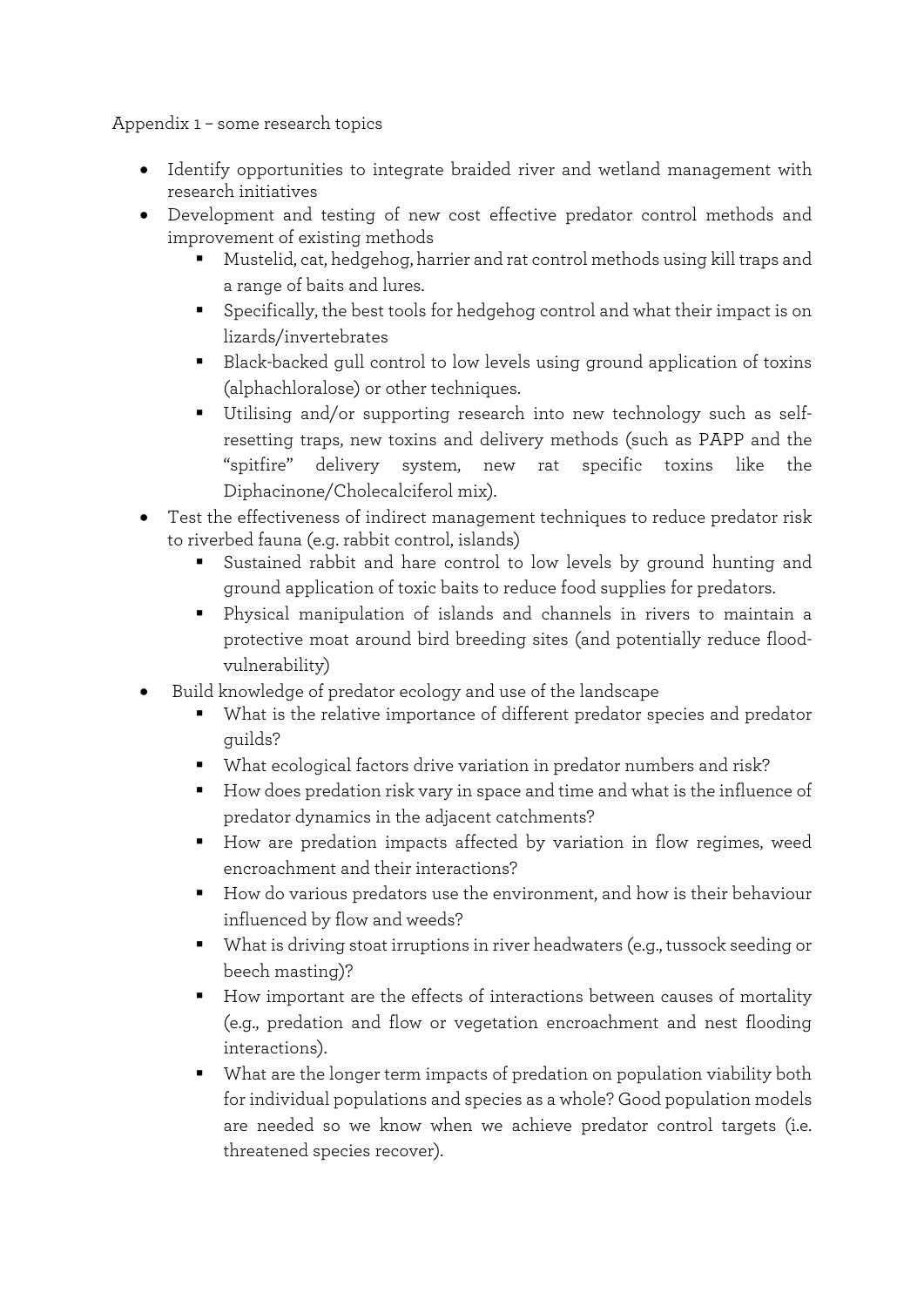- What is the impact of indigenous avian predators such as black-backed gull and Australasian harrier on nesting colonies of black-fronted tern and black-billed gull?
- What is the population dynamics of the black-backed gull in the South Island high country; does each river-system has its own sub-population of black-backed gulls and would any control work on a single river result in lasting reduced numbers, without movement in from gulls from other river systems?
- Build knowledge and improve effectiveness of weed management interventions in braided rivers
	- How much weed control do we need to do to sustain natural geomorphic processes in braided rivers
	- What are the effects of altered flow regimes on weed encroachment?
	- How much weed control do we need to do (spatial and temporal scales) to increase breeding success of threatened species?
	- Are there more effective weed control methods available?
	- Is remote sensing of weeds an effective tool for detecting and monitoring key weed species, and for auditing weed management?
	- To what extent is habitat a limiting factor for threatened species?
	- How does weed invasion alter the community composition of terrestrial invertebrates and lizards?
	- How do weeds influence predation risk, e.g. by providing habitat or supporting prey such as rabbits?
- Understand the impacts of recreational use on braided river ecosystems
	- What are the impacts (or benefits) of recreation activity (and specifically jet boating) on the viability of populations of threatened species?
	- How do changes in flow regimes particularly reduction in flow affect recreational use of rivers, and how does this affect river birds? (E.g. do lower flows make river islands more accessible?)
	- Does education and advocacy result in changes in behaviour?
- Build knowledge of braided river ecosystem ecology
	- How do mobile threatened species use habitat at a macro scale? Are rivers acting as networks for some species? Are birds nesting on one river in one year the same as those on another the next?
	- What are the relative impacts of the different causes of mortality in threatened braided river fauna?
	- Understand the importance of constructed wetland management regimes for threatened plants around ephemeral water bodies.
	- Analyse braided river bird surveys to determine whether single or groups of sections reflect counts over the whole system. Undertake further research to understand observer variation in counts, and relationship between total count and actual number of birds present.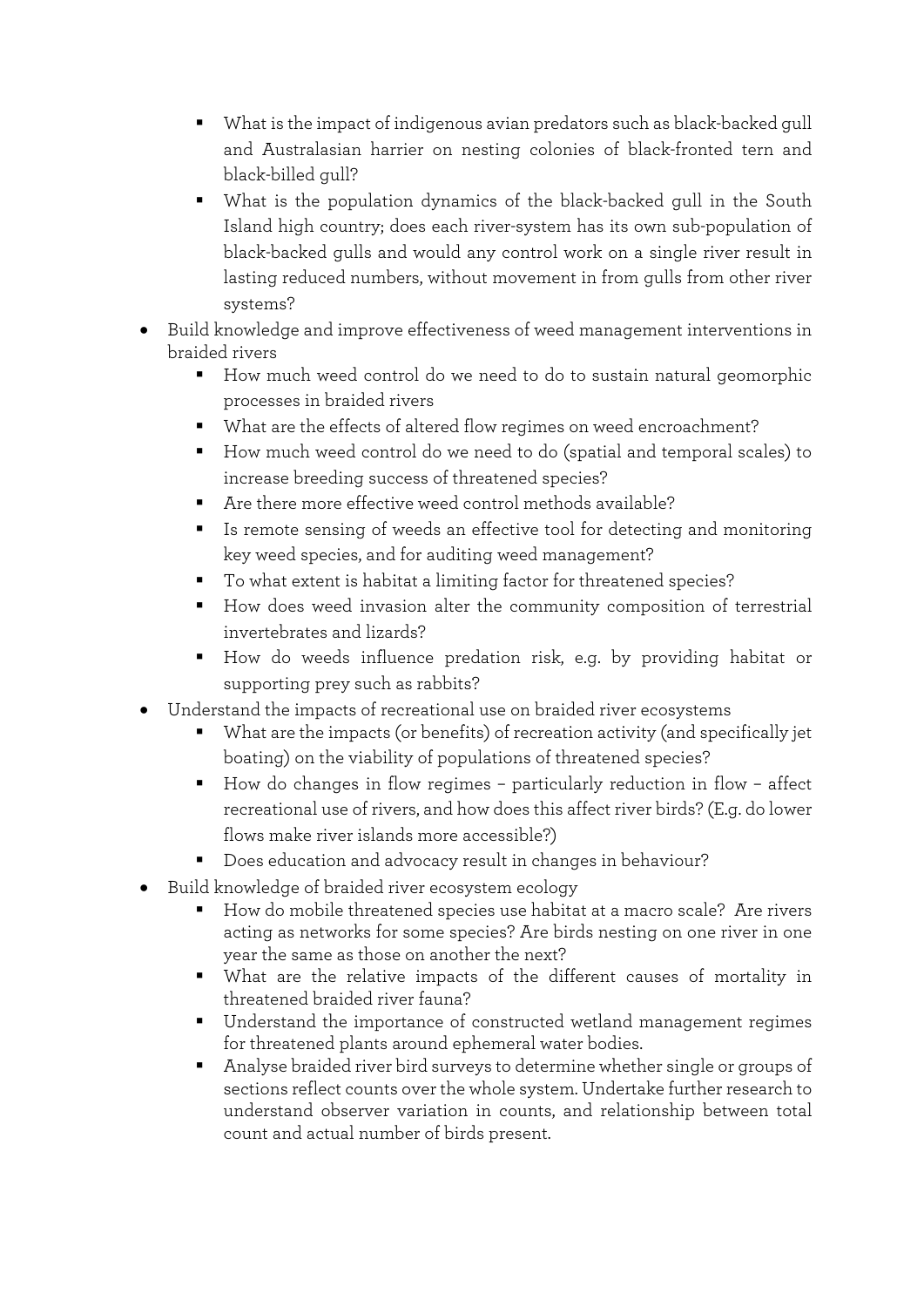Fill distributional and habitat knowledge gaps around key threatened species e.g. Australasian bittern, robust grasshopper, Tekapo weta, Mackenzie skink, dryland cress (*Lepidium solandri*).